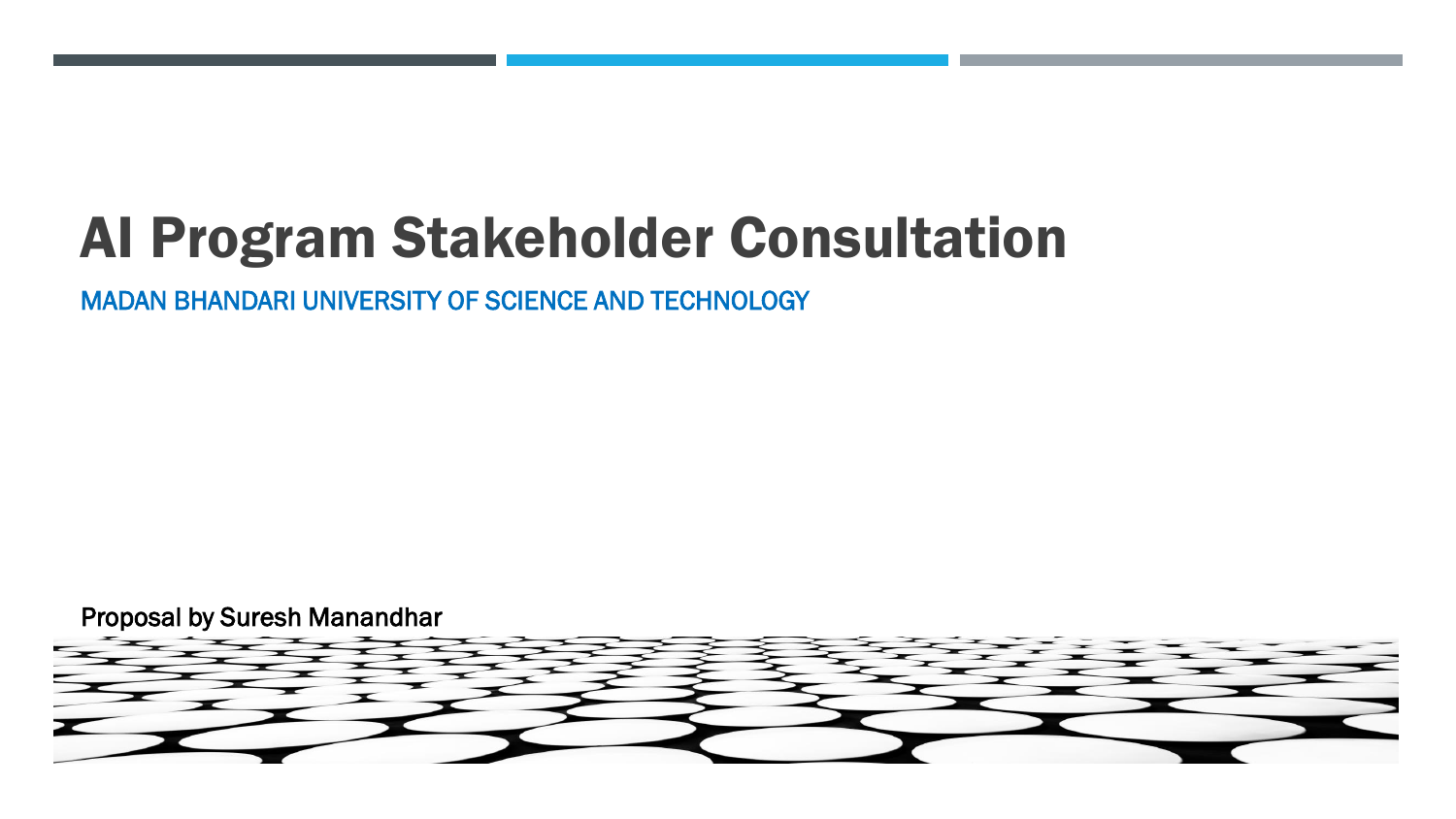### **Objectives**

- Leverage benefits of AI to leapfrog other disciplines into developing AI enabled cutting edge technology
- The program enables students to study AI and apply cutting edge research into problems relevant for Nepal
- Develop distinctive PhD and MSc programs relevant for economic development
- Provide a platform for Nepali diaspora to contribute and collaborate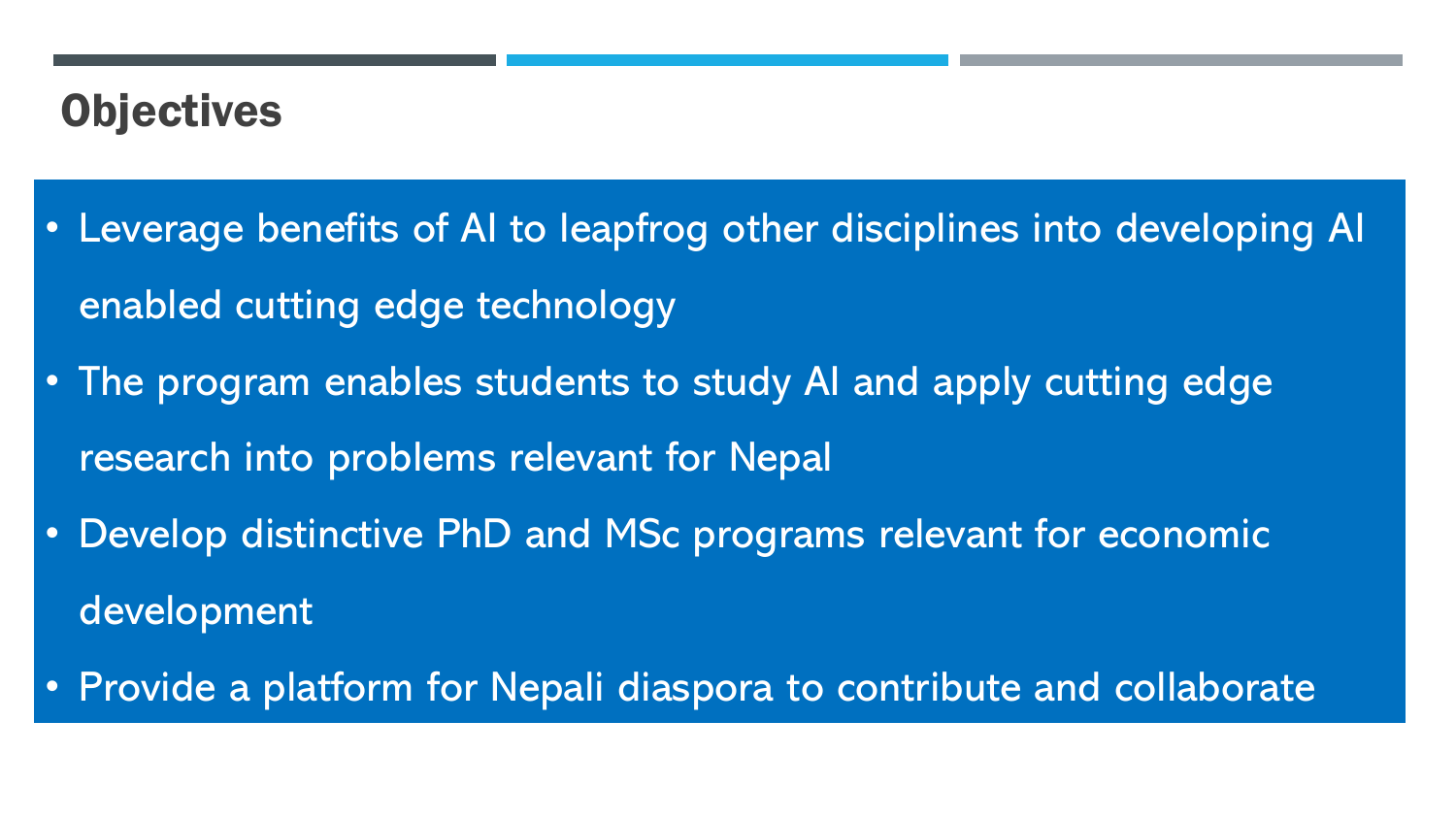### Proposal for Research Projects, PhD and MSc programs

### Summary

- Background/Context
- Overview of Research Directions
- MSc Programs Overview
- PhD Program Overview
- Q & A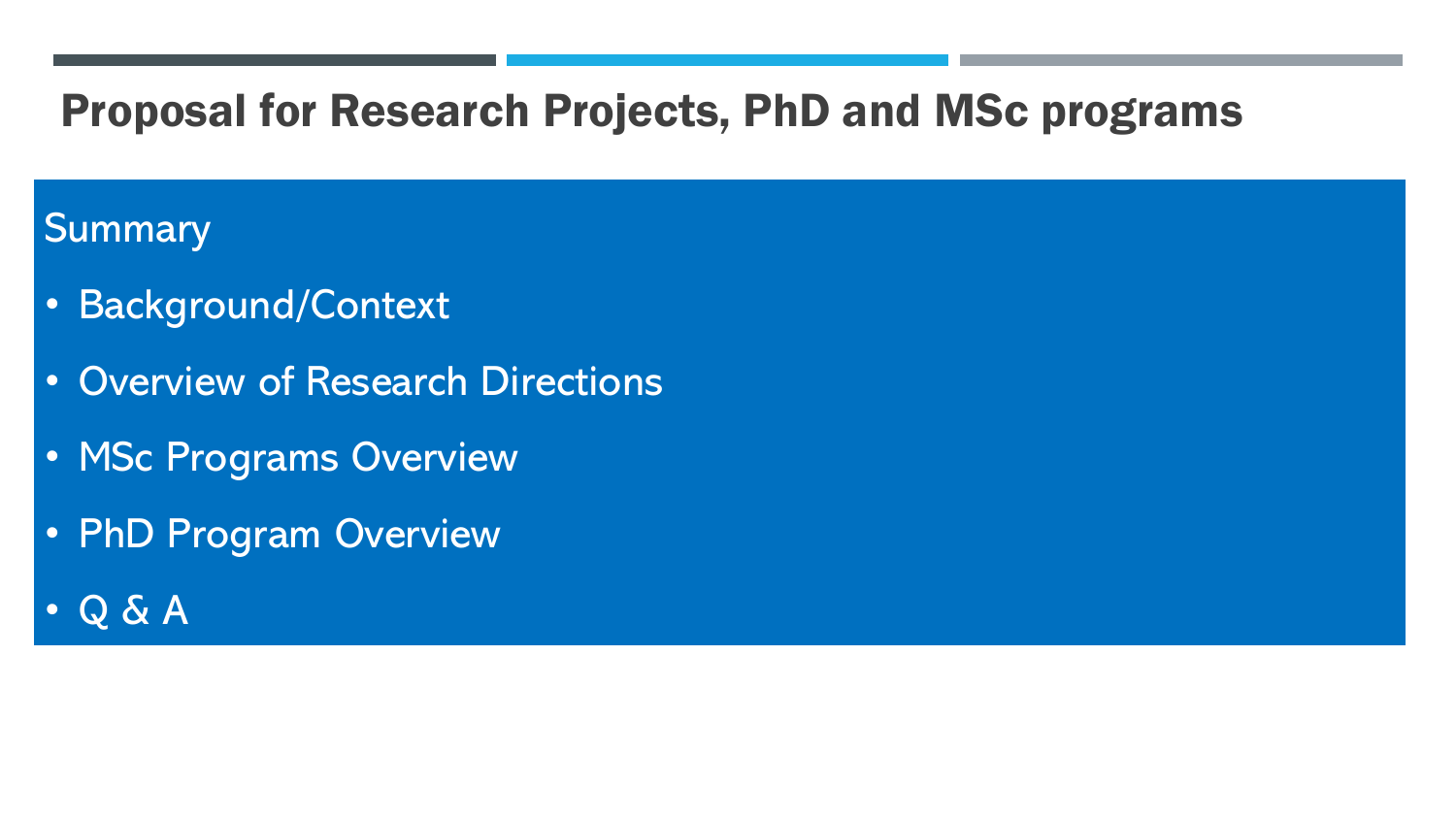### Context and Background

- 3 Departments to be initiated in MBUST
- AI and IoT
- Agriculture
- Forestry and Hill economy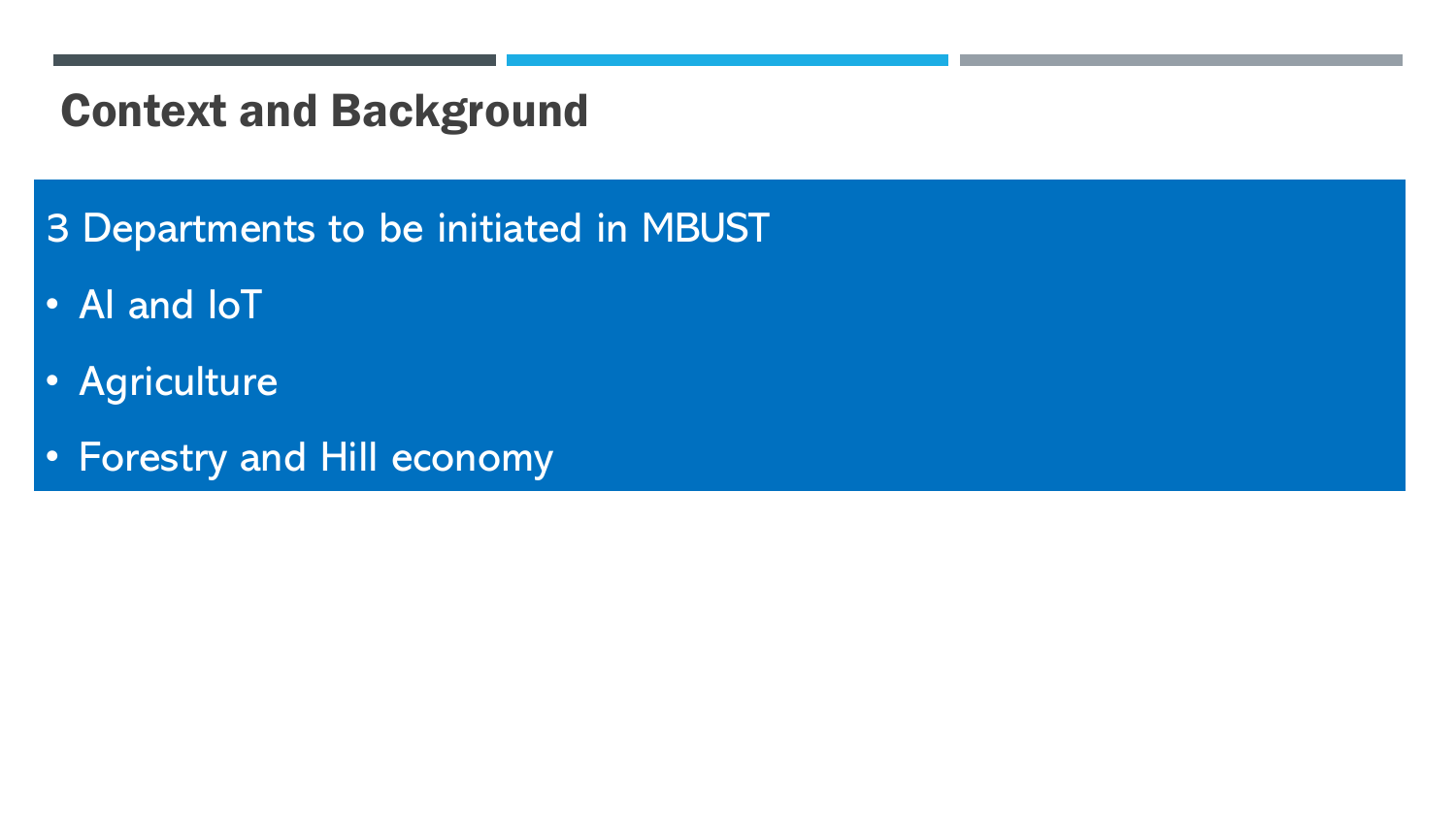### Proposal for Research Projects

Focus on synergy across departments and relevance for Nepal

- AI driven Agriculture
- AI applications in Forestry
- Herbal medicine and drug discovery
- Resource allocation, Supply chain management and planning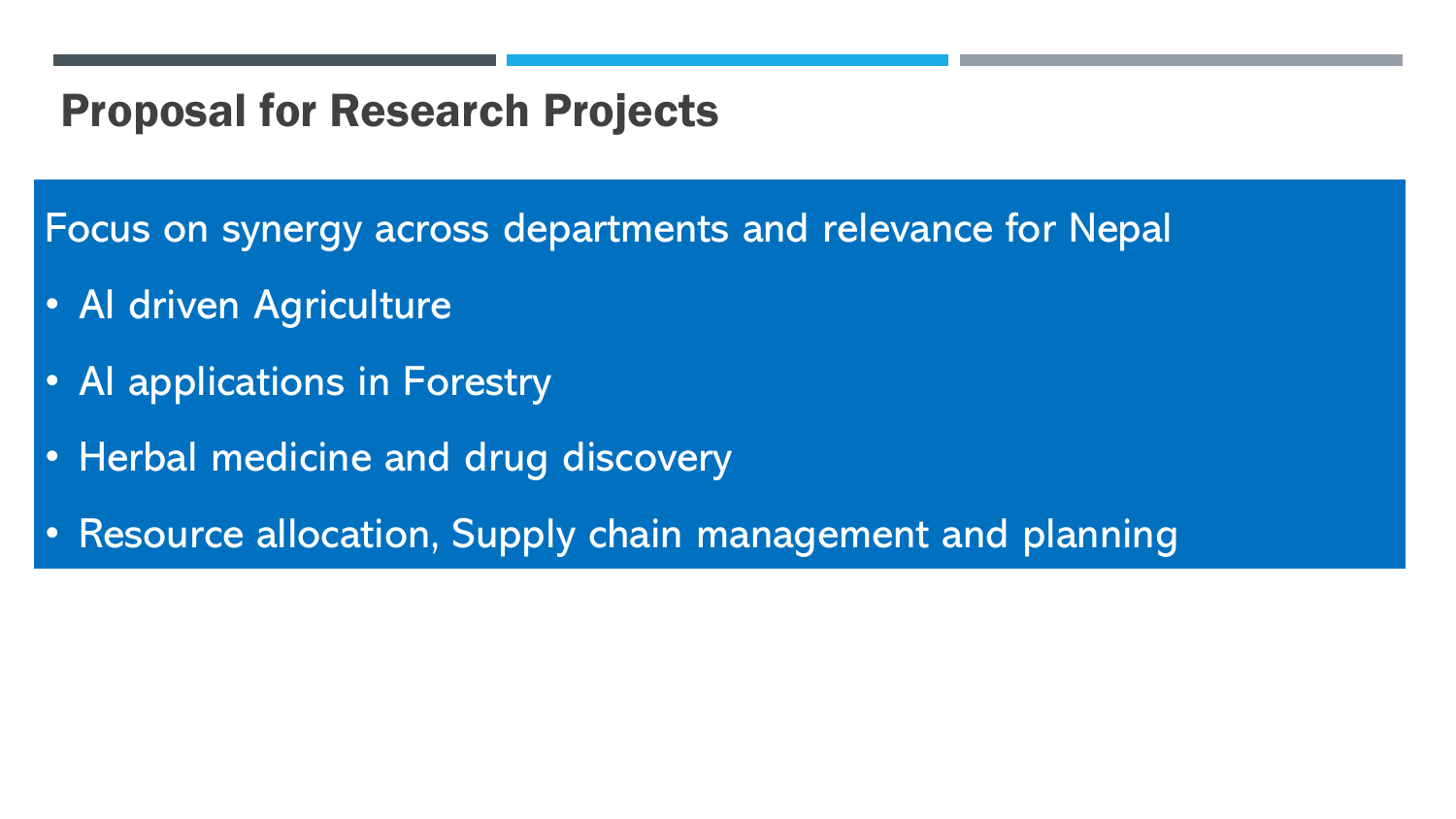### Why AI is gaining prominence?

- Increased digitization means that there is huge amount of data available
- AI can learn human decision making and mimic this
- This in turn results in massive efficiency gains and better service delivery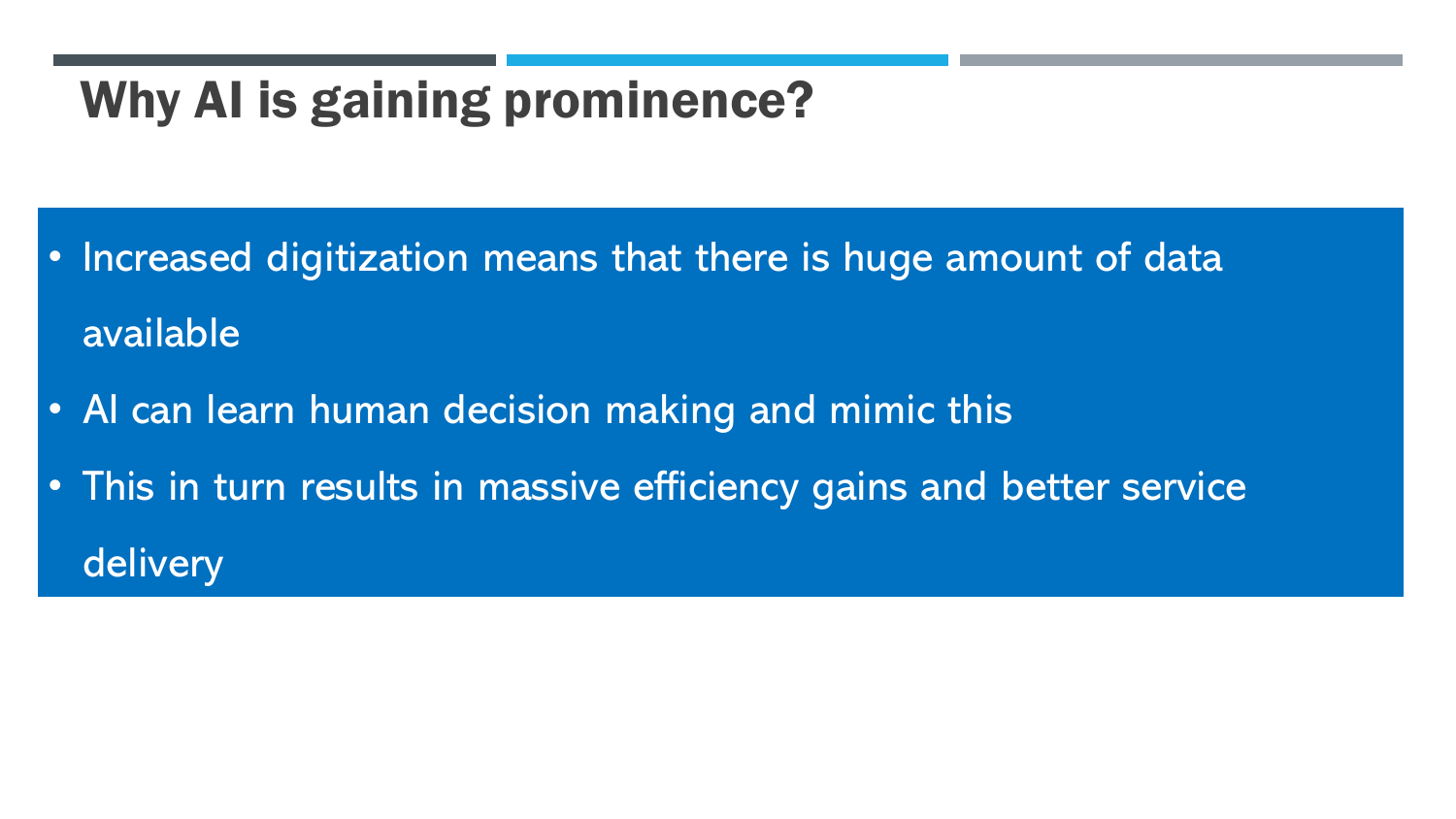### AI in Agriculture





IOT sensor integrating with monitoring (for disease, pest, plant health etc)

<https://www.cropin.com/iot-internet-of-things-applications-agriculture/> <https://www.mckensoftware.com/>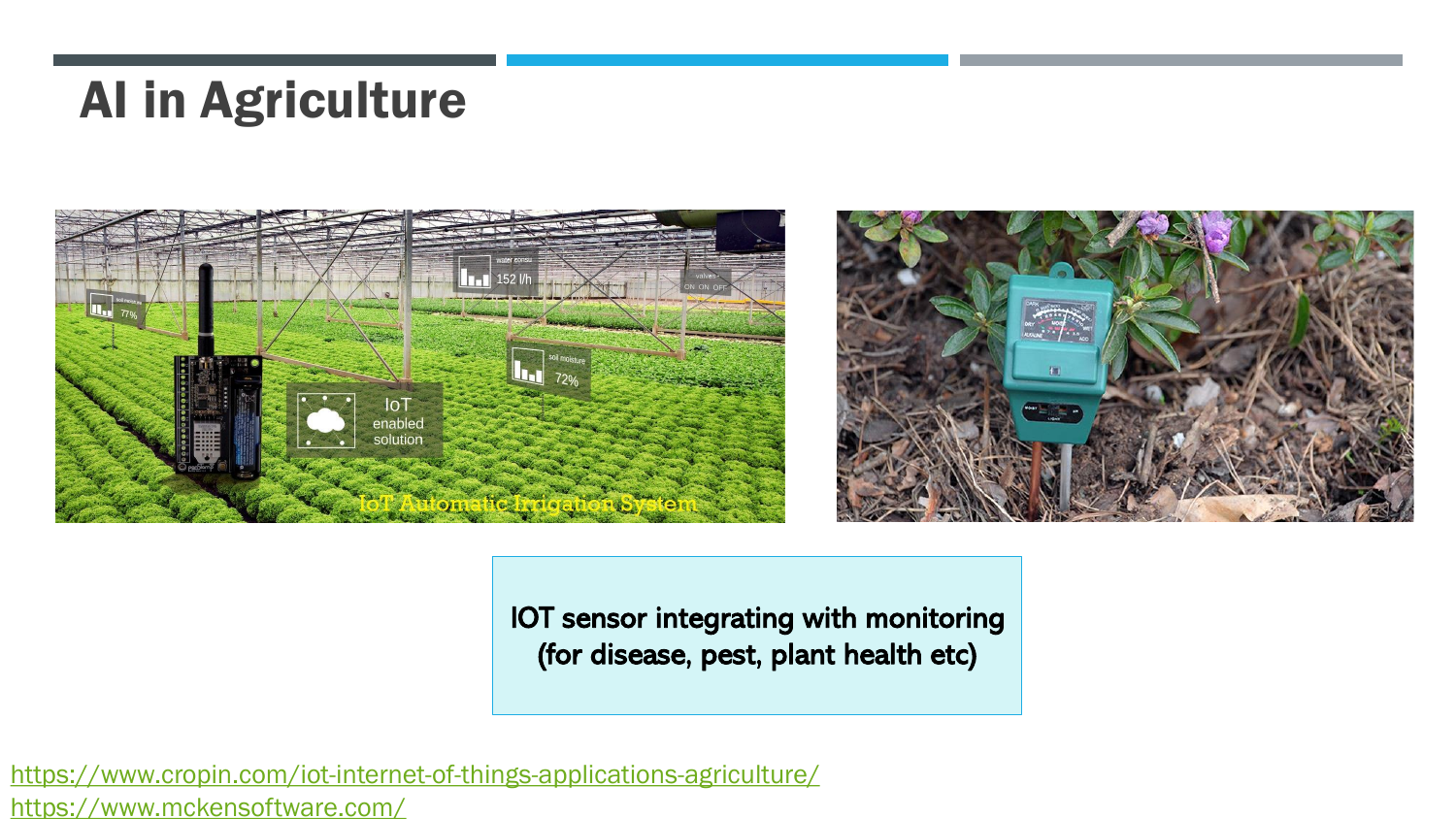### AI in Agriculture





#### Drone based monitoring and pesticide spreading

[https://medium.com/@droni\\_tech/drones-are-revolutionizing-the-future-of-agriculture-farming-88eefd8091e](https://medium.com/@droni_tech/drones-are-revolutionizing-the-future-of-agriculture-farming-88eefd8091e) <https://www.youtube.com/watch?v=P2YPG8PO9JU>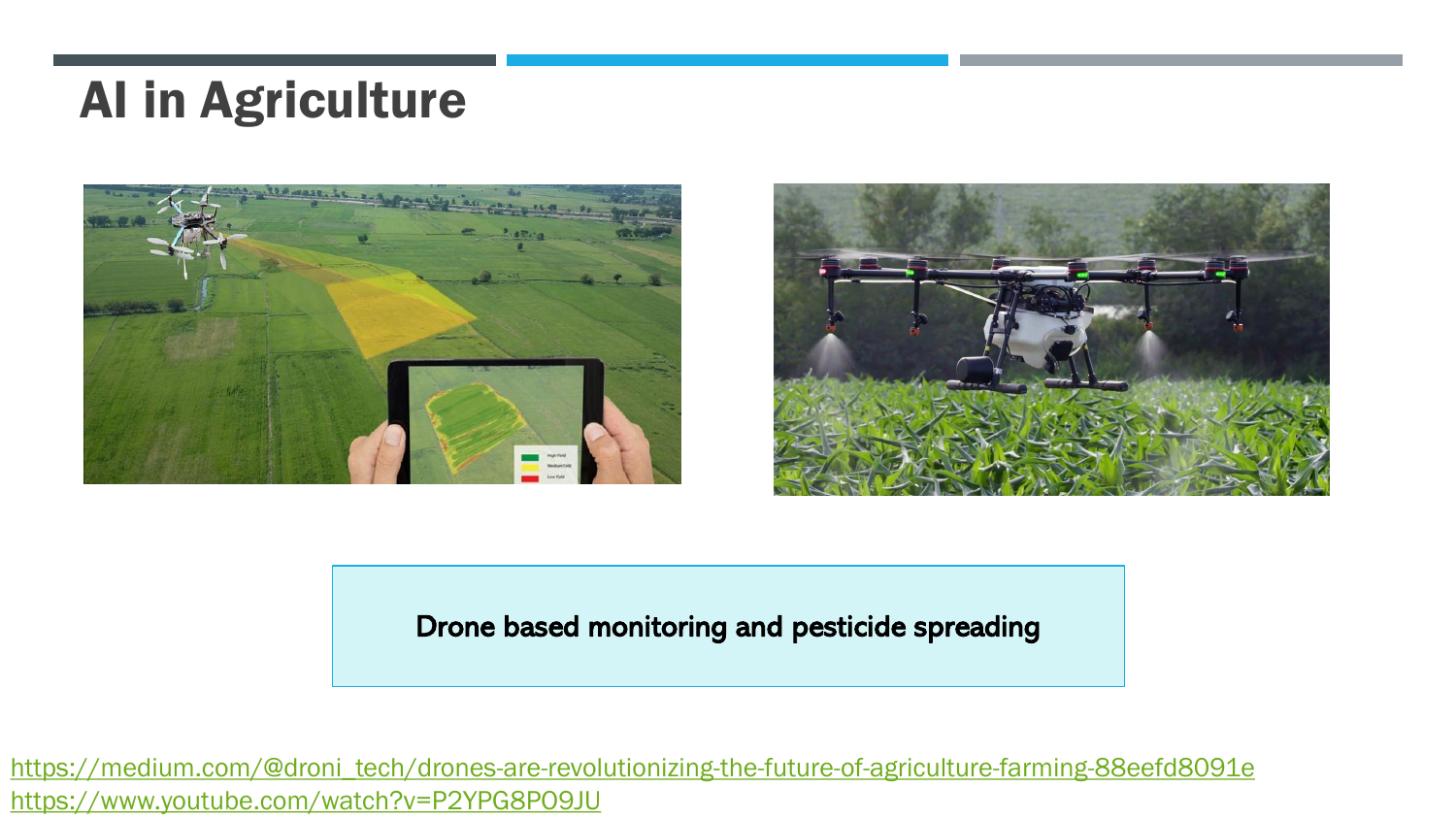# Satellite Monitoring

#### **Using satellite data for:**

- Crop identification and yield forecasting
- Disease spread monitoring
- Land use monitoring
- Water usage monitoring



Satellite based large scale agriculture monitoring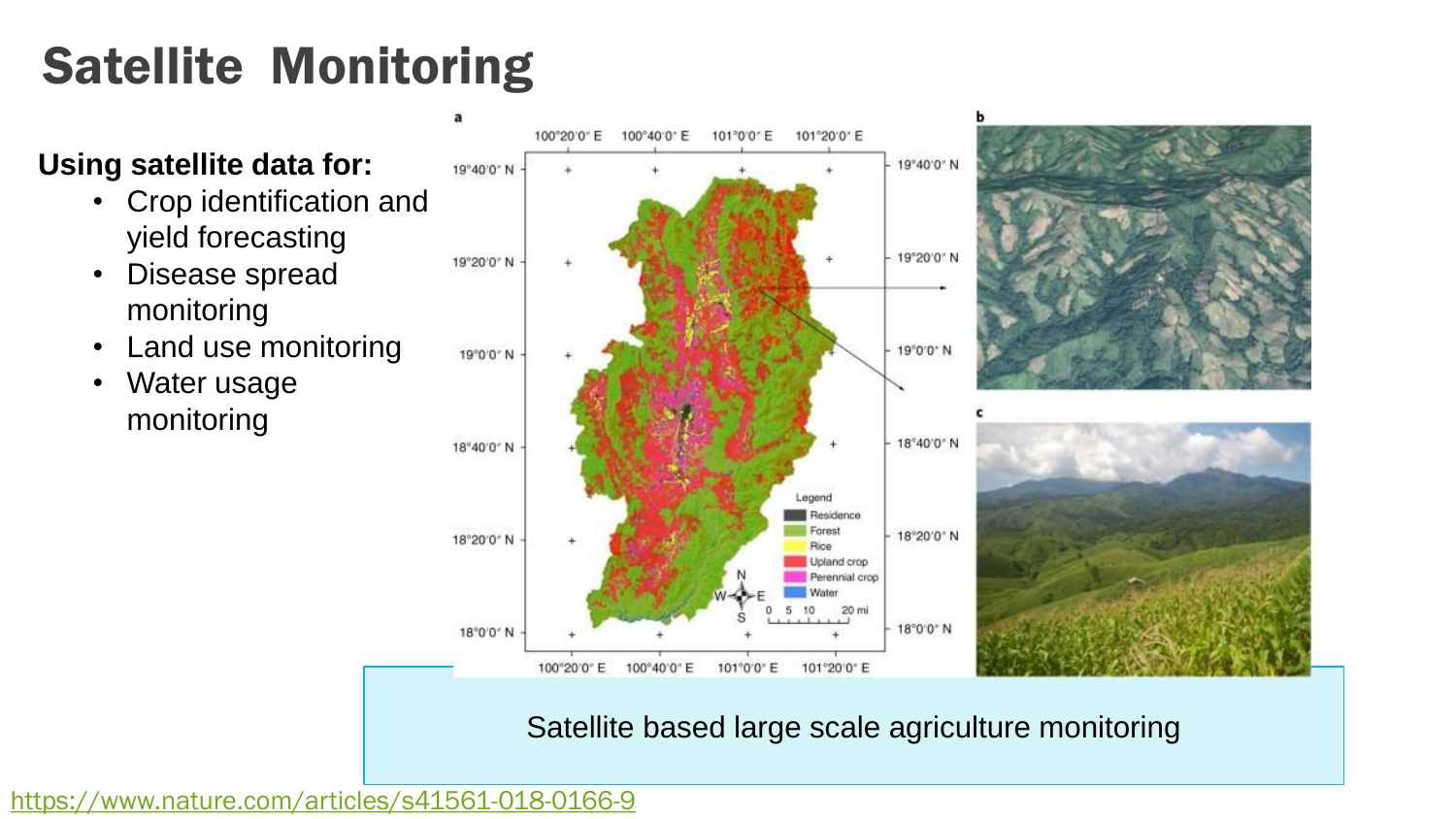### Lost cost AI for Agriculture

- IoT Sensor integration with monitoring
- Plant disease detection using mobile phones
- Phone based services (e.g. Satellite based large scale agriculture monitoring)
- Low cost robotics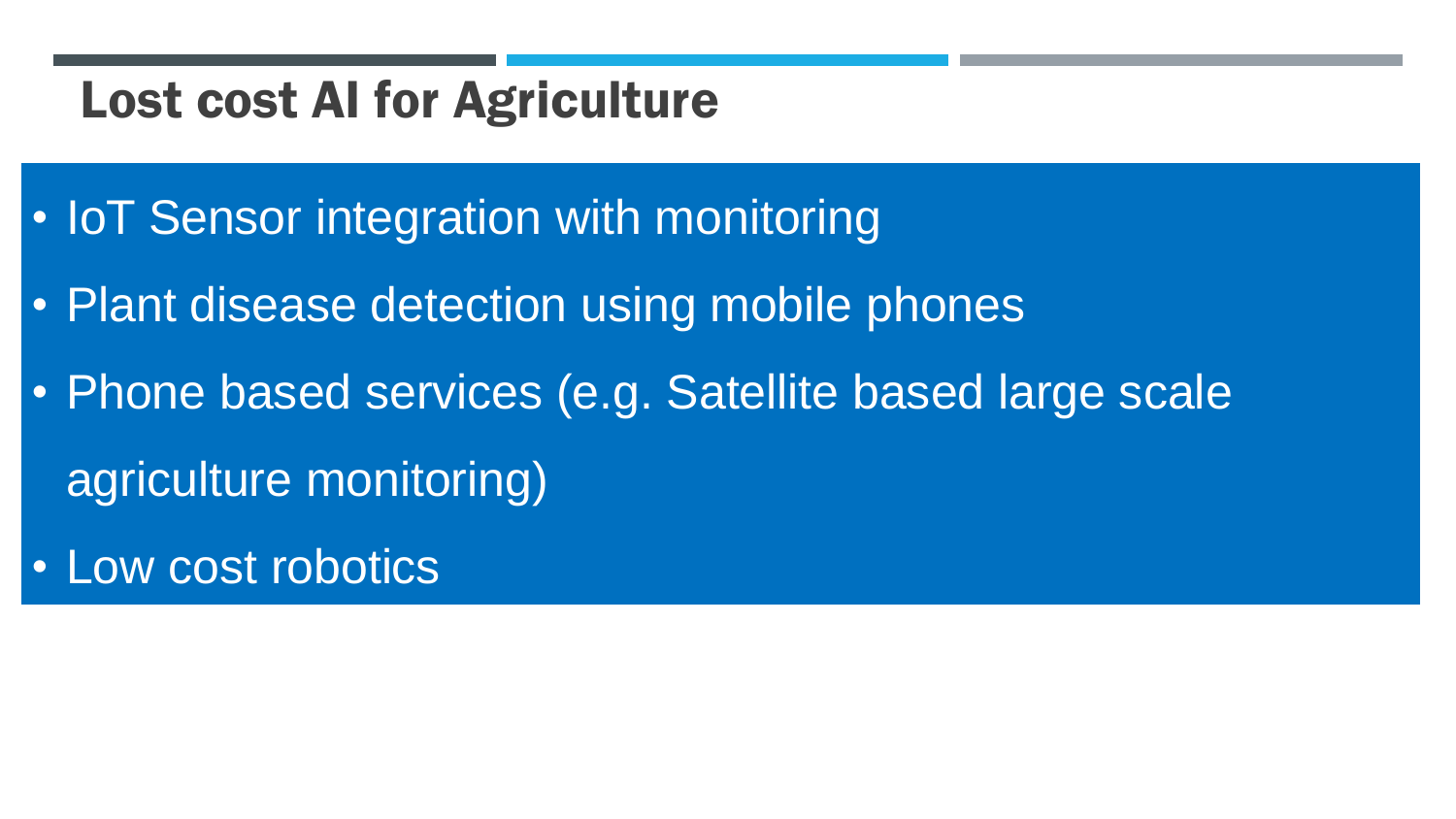### Optimizing the agriculture value chain

- Agro Chemicals
- Water
- Farm Equipment
- Agri Processing
- Government
- Agri Finance
- Farmer
- Retailer
- Supply Chain

### Current State The Research Current State

- Precision chemical usage
- IoT & Weather driven usage
- Low cost robotic equipment
- AI imaging for sorting/packaging
- Optimal resource allocation
- AI driven credit risk scoring
- Agriculture analytics and profit estimation
- Demand forecast and pricing/profit
- Data fusion and analytics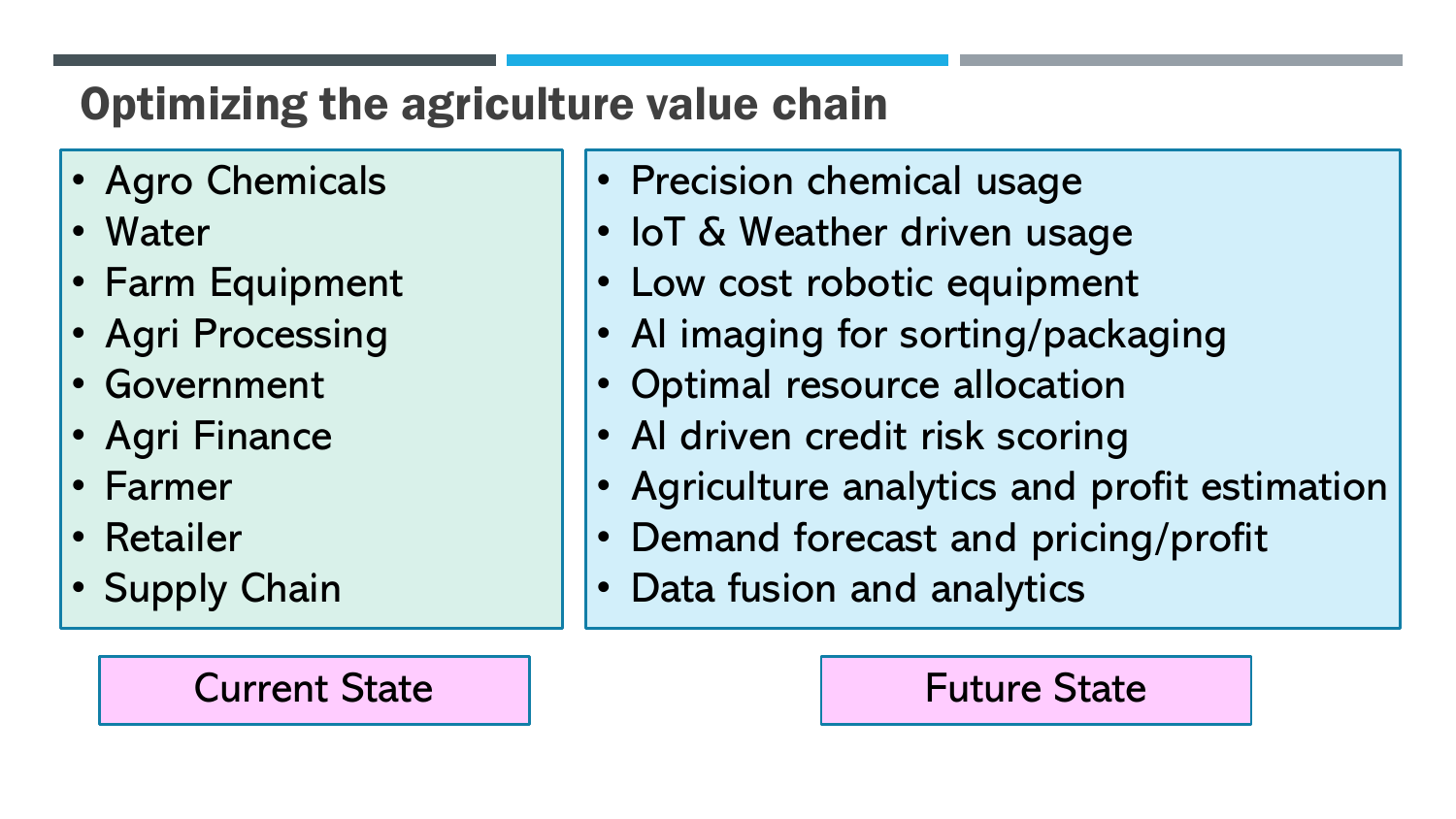### Applications in Herbal Medicine

• Using Natural Language to understand from texts in traditional medicine

• Understanding the molecular structure of herbal medicines for drug discovery

• AI applications in Forestry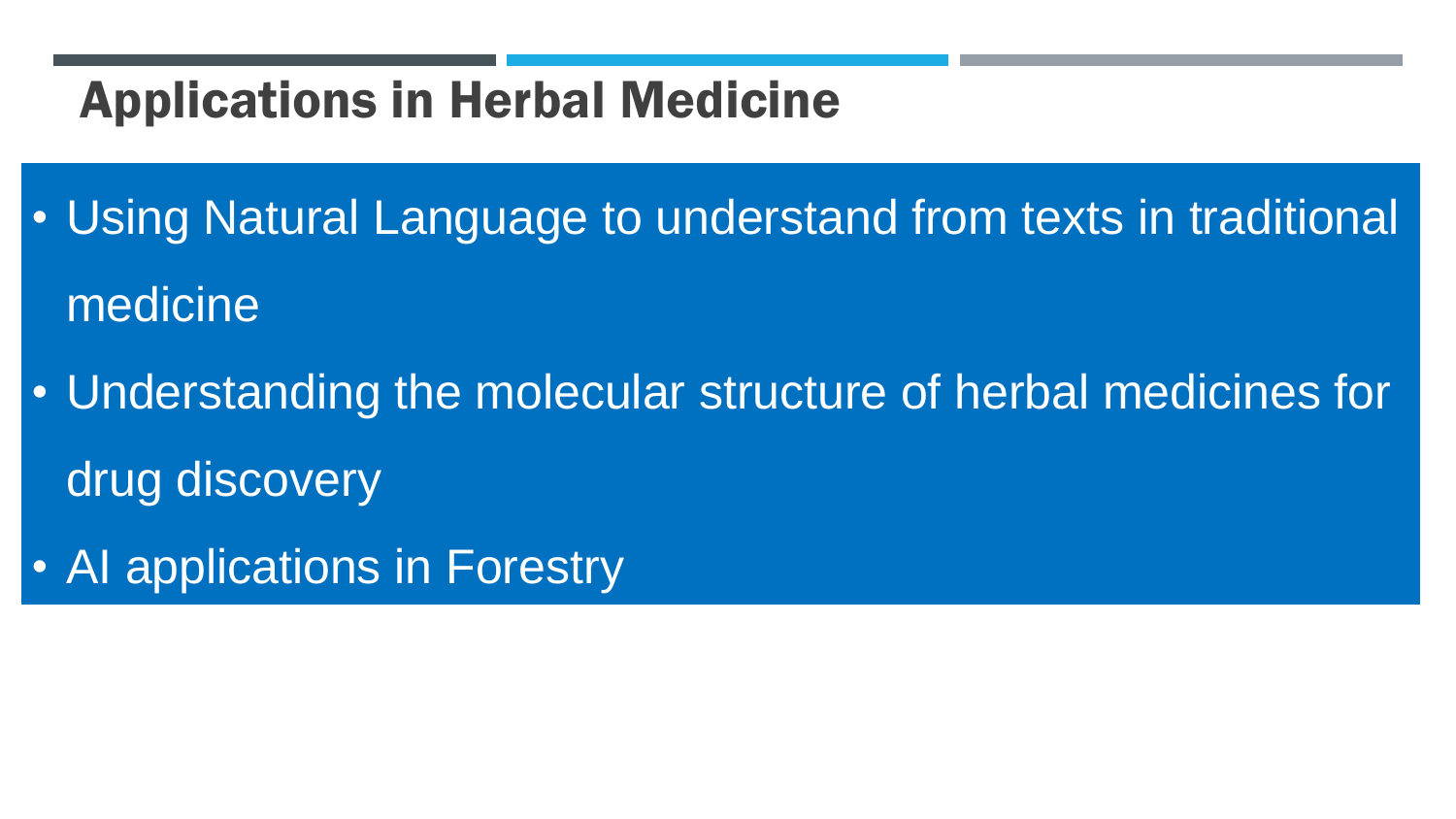# MSc and PhD Programs in AI

MADAN BHANDARI UNIVERSITY OF SCIENCE AND TECHNOLOGY

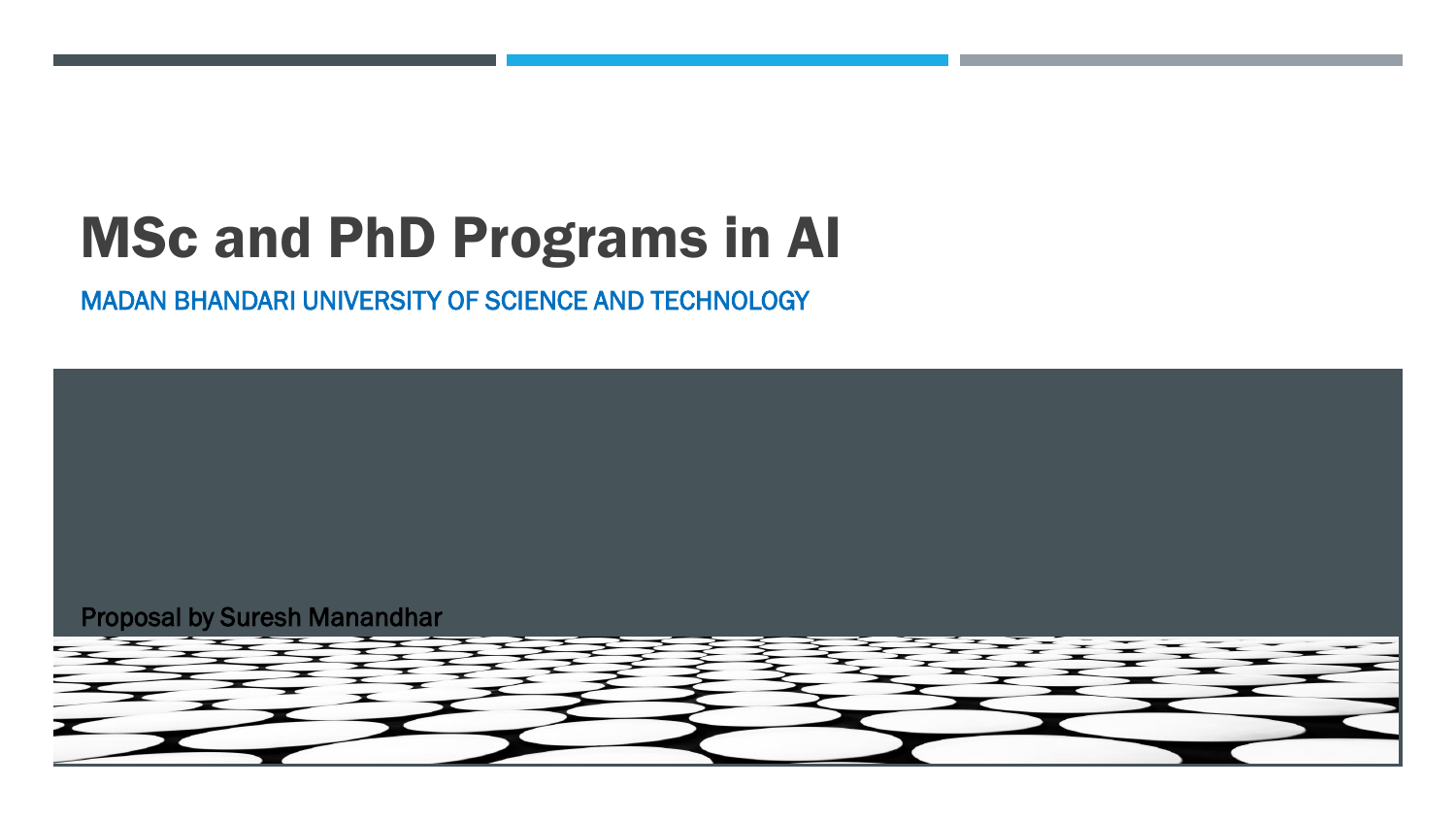### Key Elements of MSc and PhD Programs

- Strong mathematical and theoretical foundations
- Embedded training in research writing, communicating and entrepreneurship
- Multidisciplinary collaboration across other departments
- Fully funded MSc and PhD programs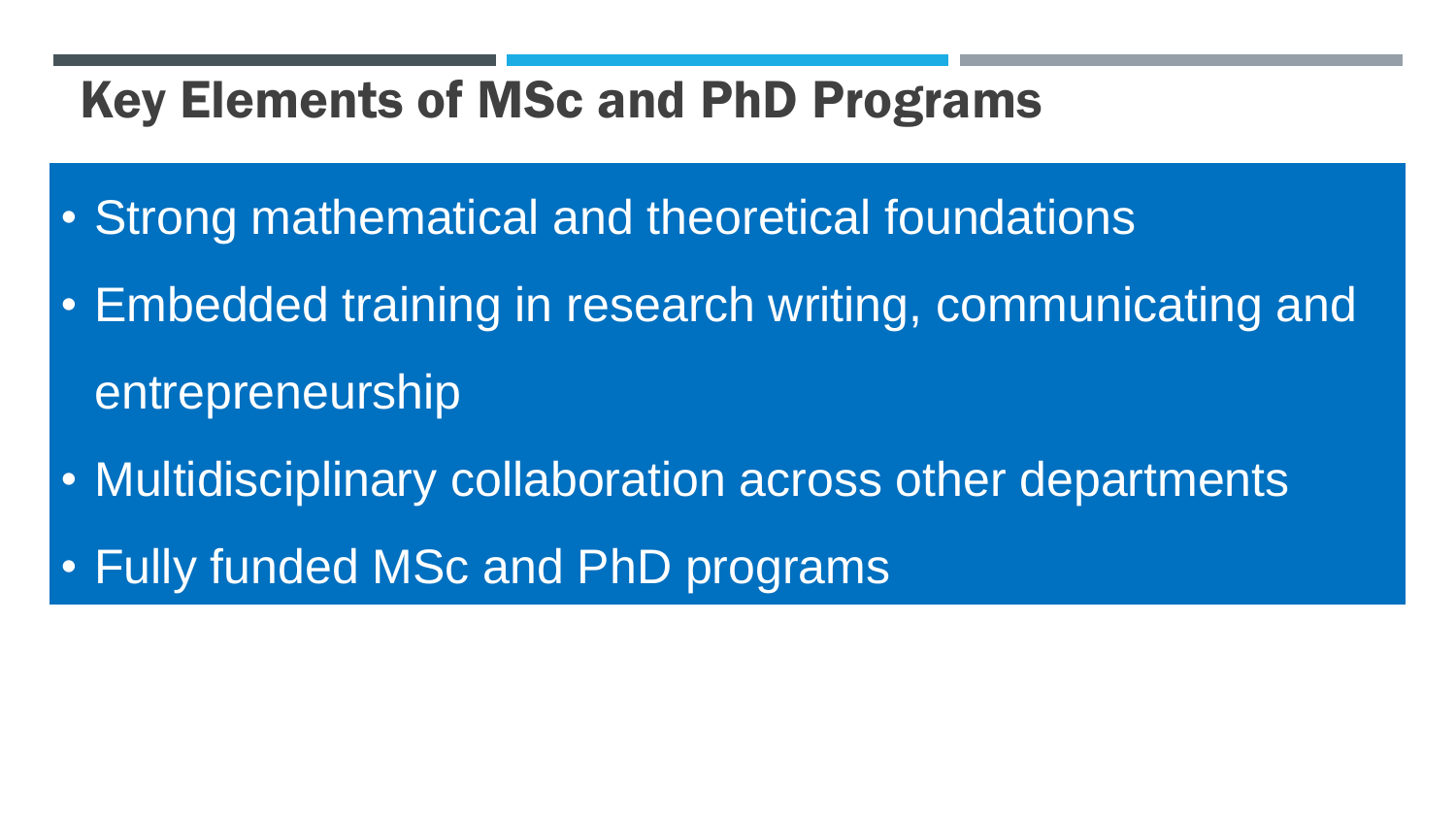# MSc in AI Structure

#### MADAN BHANDARI UNIVERSITY OF SCIENCE AND TECHNOLOGY

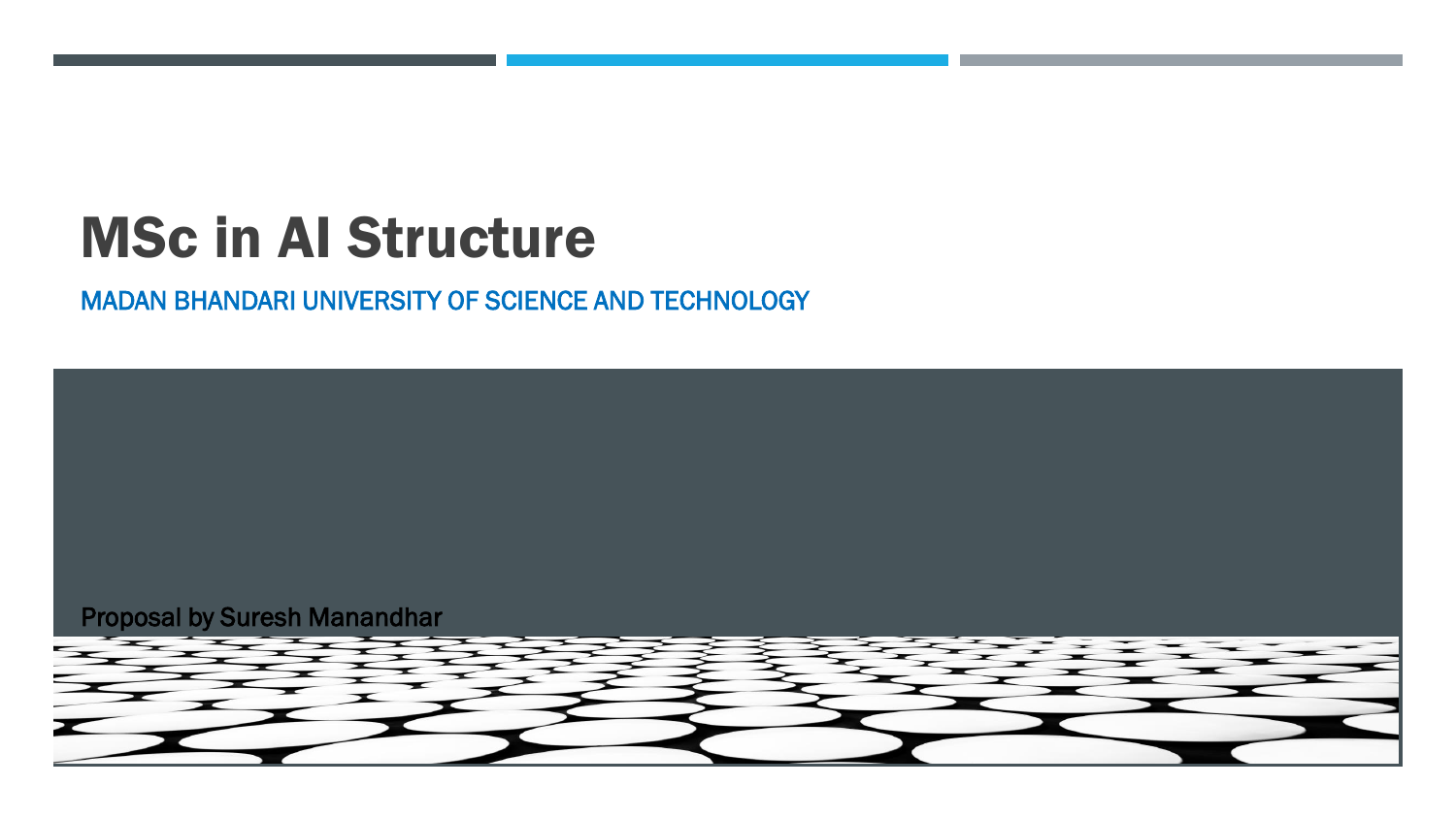### **MSc in Artificial Intelligence (at a glance)**

|                                                                         | <b>Credits</b> |
|-------------------------------------------------------------------------|----------------|
| <b>Core Topics</b>                                                      | 28             |
| <b>Subject Specialisation</b>                                           | 12             |
| Research Methodology, Plagiarism, Ethics                                |                |
| <b>Paper Reading and Presentation</b>                                   |                |
| Mini Project                                                            | 3              |
| <b>Dissertation</b>                                                     | 15             |
| <b>Total</b>                                                            | 60             |
| 1 Cr. Hour = 1 hour in classroom and 2 hours outside classroom per week |                |
| 1 Cr. hour thesis is equivalent to 3 hours student work per week.       |                |
| Workload per week is 45-48 hours. One semester is 15 Cr and 16 weeks.   |                |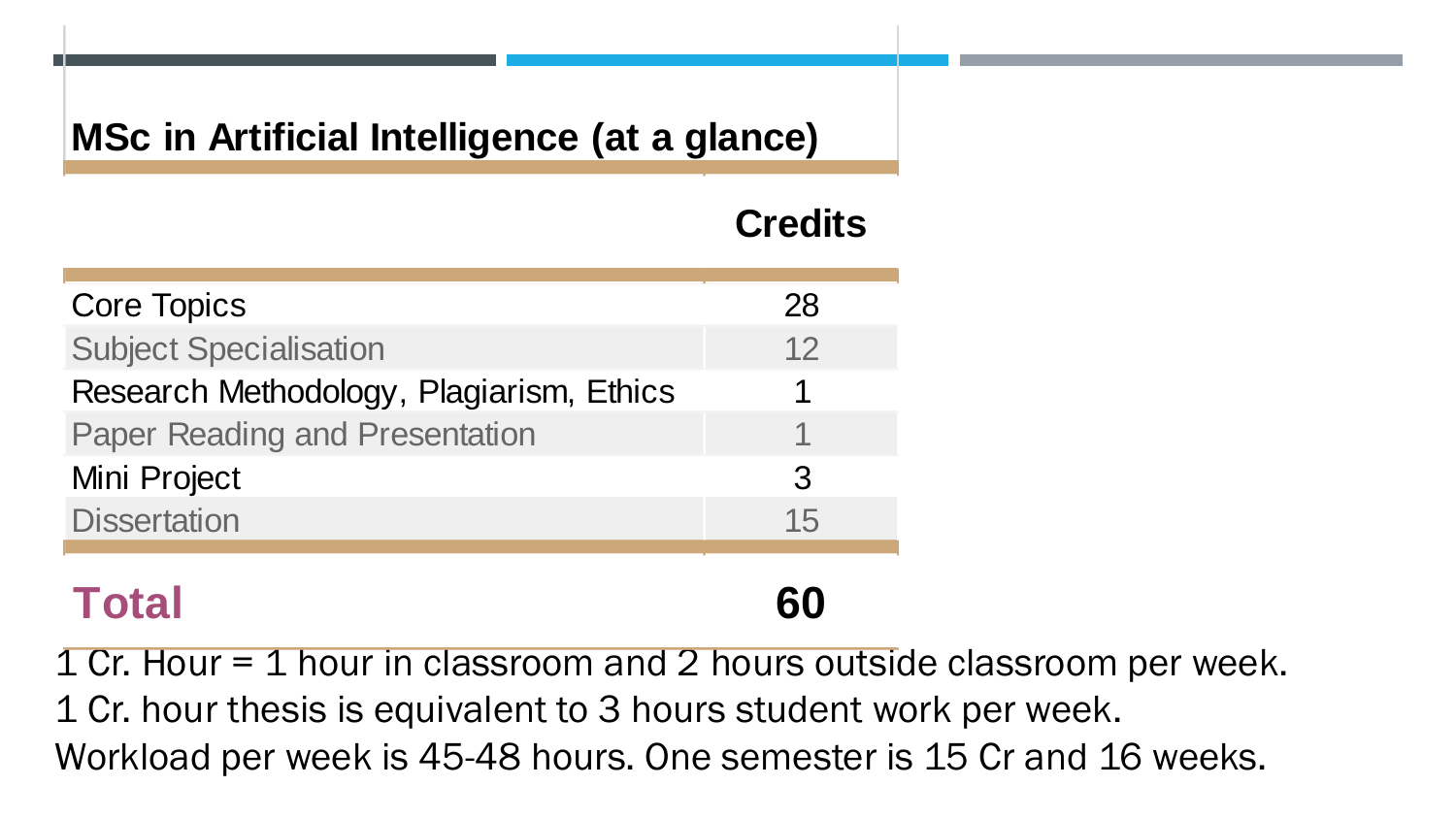| <b>Structure for MSc in Al</b>            |                |  |  |  |
|-------------------------------------------|----------------|--|--|--|
| <b>Semester 1</b>                         |                |  |  |  |
| <b>Subject</b>                            | <b>Credits</b> |  |  |  |
| <b>Advanced Python Programming</b>        | 4              |  |  |  |
| Linear Algebra -- I                       | $\overline{2}$ |  |  |  |
| <b>Probability Theory -- I</b>            | $\overline{2}$ |  |  |  |
| <b>Machine Learning Theory - I</b>        | $\overline{2}$ |  |  |  |
| <b>Subject Specialisation Theme 1 - I</b> | $\overline{2}$ |  |  |  |
| <b>Subject Specialisation Theme 2 - I</b> | $\overline{2}$ |  |  |  |
| Research Methodology, Plagiarism, Ethics  | 1              |  |  |  |

 $\sim$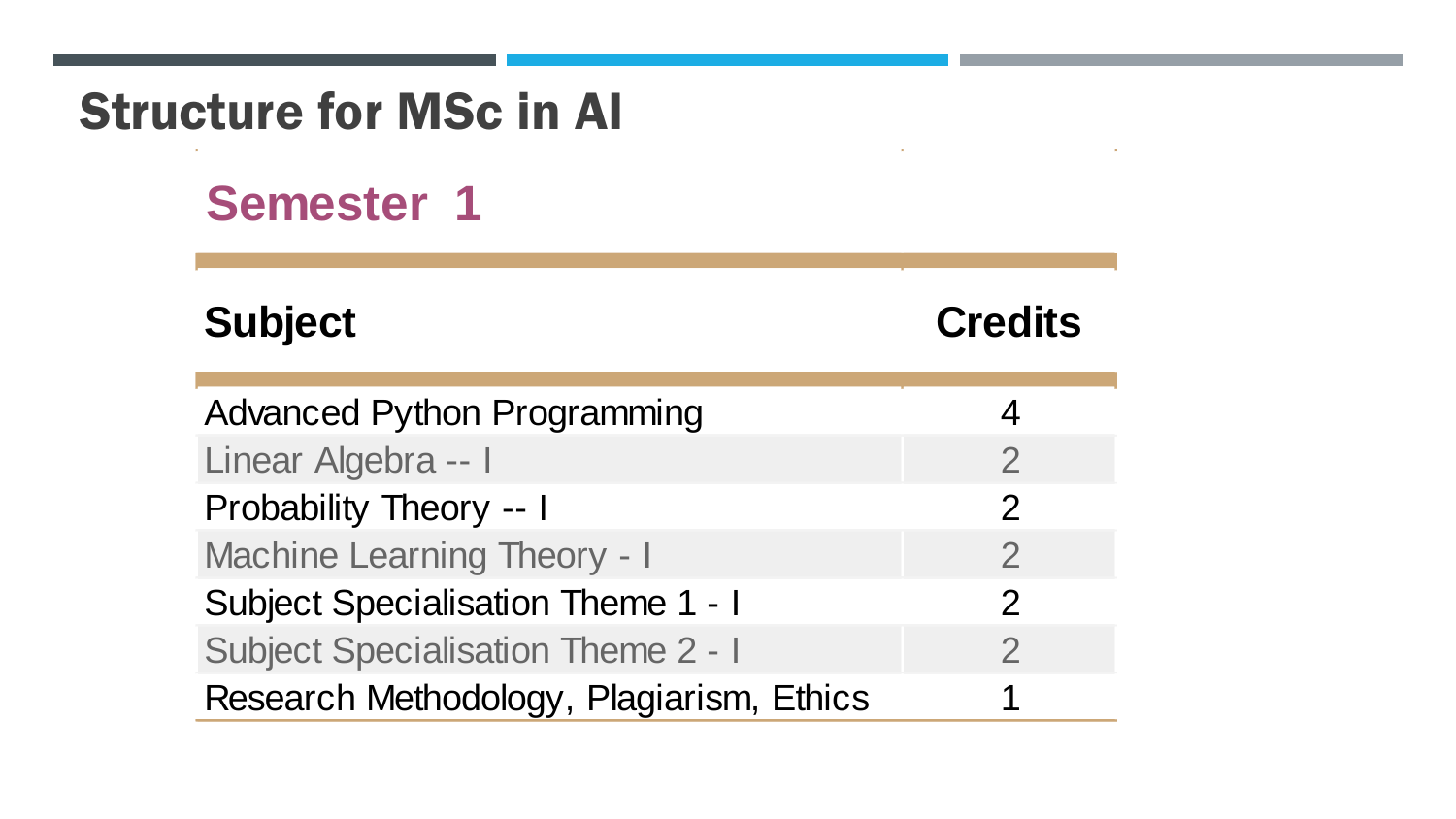### **Semester 2**

 $\sim 10^{-1}$ 

### **Subject Credits**

 $\sim$ 

| Deep Learning in Practice                  |                |
|--------------------------------------------|----------------|
| Linear Algebra -- II                       | $\mathcal P$   |
| Probability Theory -- II                   | $\mathcal{P}$  |
| Machine Learning Theory - II               | $\overline{2}$ |
| Subject Specialisation Theme 1 - II        | $\mathcal{P}$  |
| <b>Subject Specialisation Theme 2 - II</b> | $\mathcal{P}$  |
| Paper reading and Presentation             |                |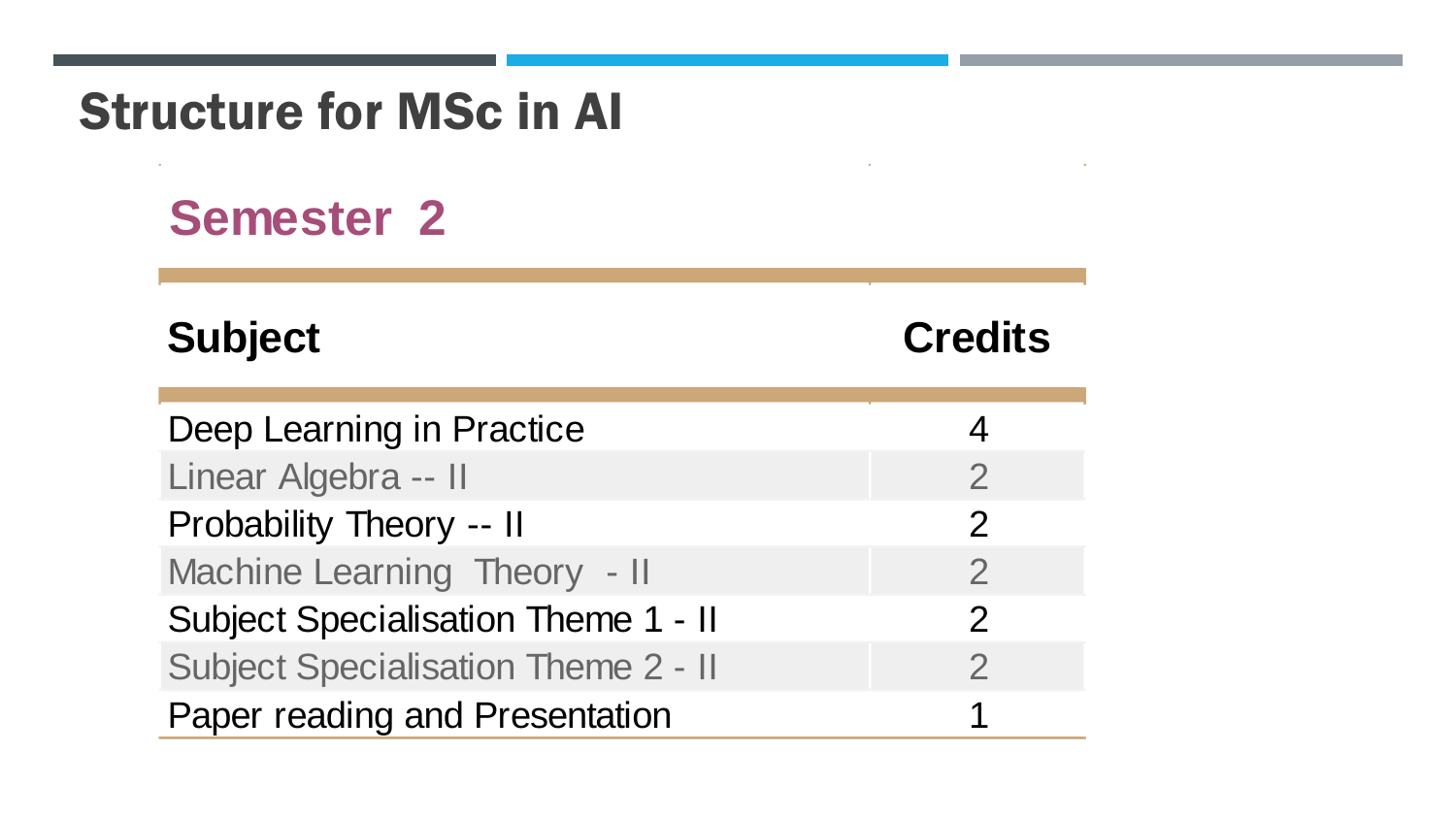### Structure for MSc in AI

# **Semester 3**

### **Subject Credits**

| Advanced topics in Deep Learning            |   |
|---------------------------------------------|---|
| <b>Bayesian Machine Learning</b>            |   |
| <b>Subject Specialisation Theme 1 - III</b> |   |
| <b>Subject Specialisation Theme 2 - III</b> | 2 |
| Mini Project                                | 2 |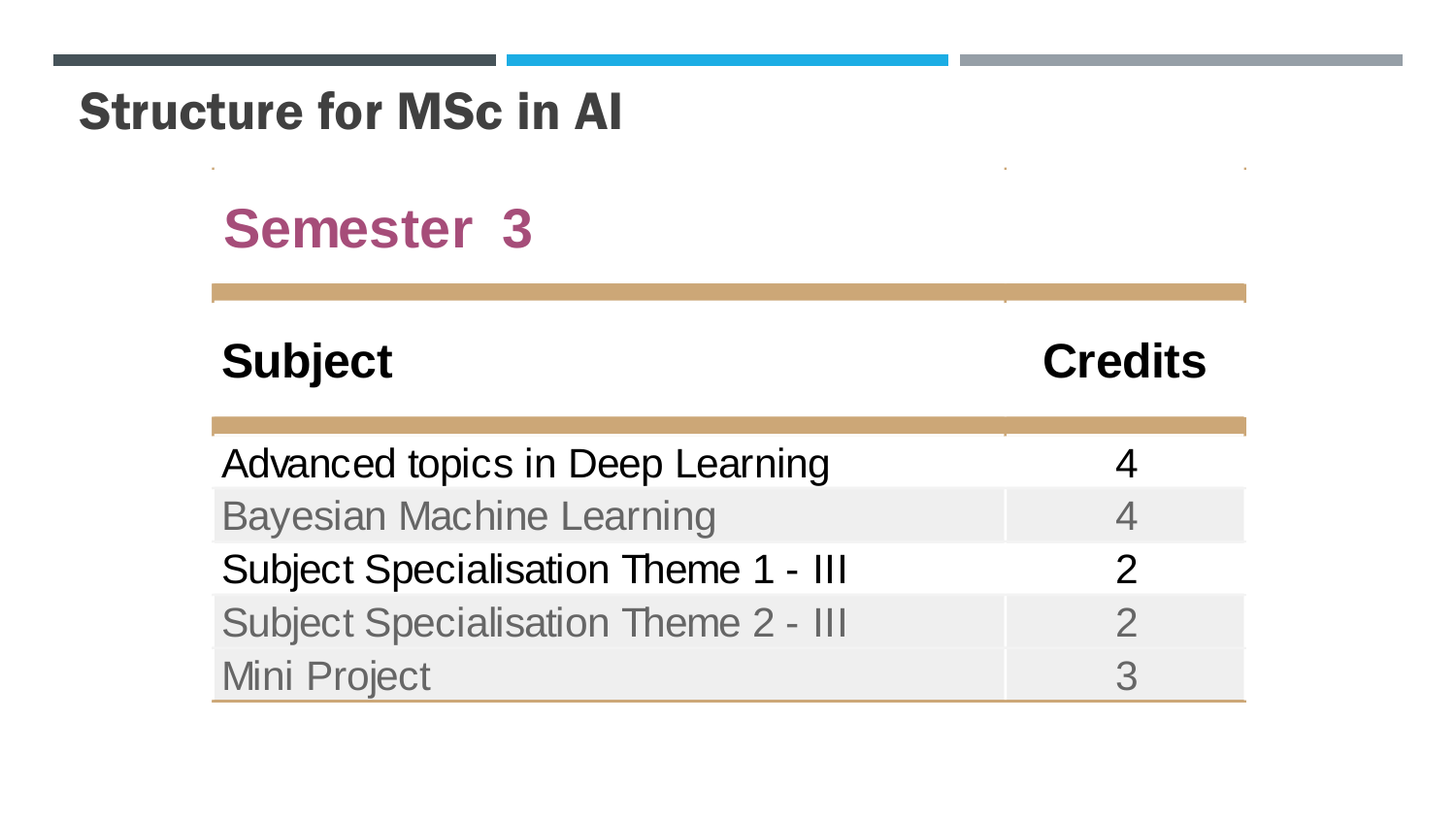### Structure for MSc in AI

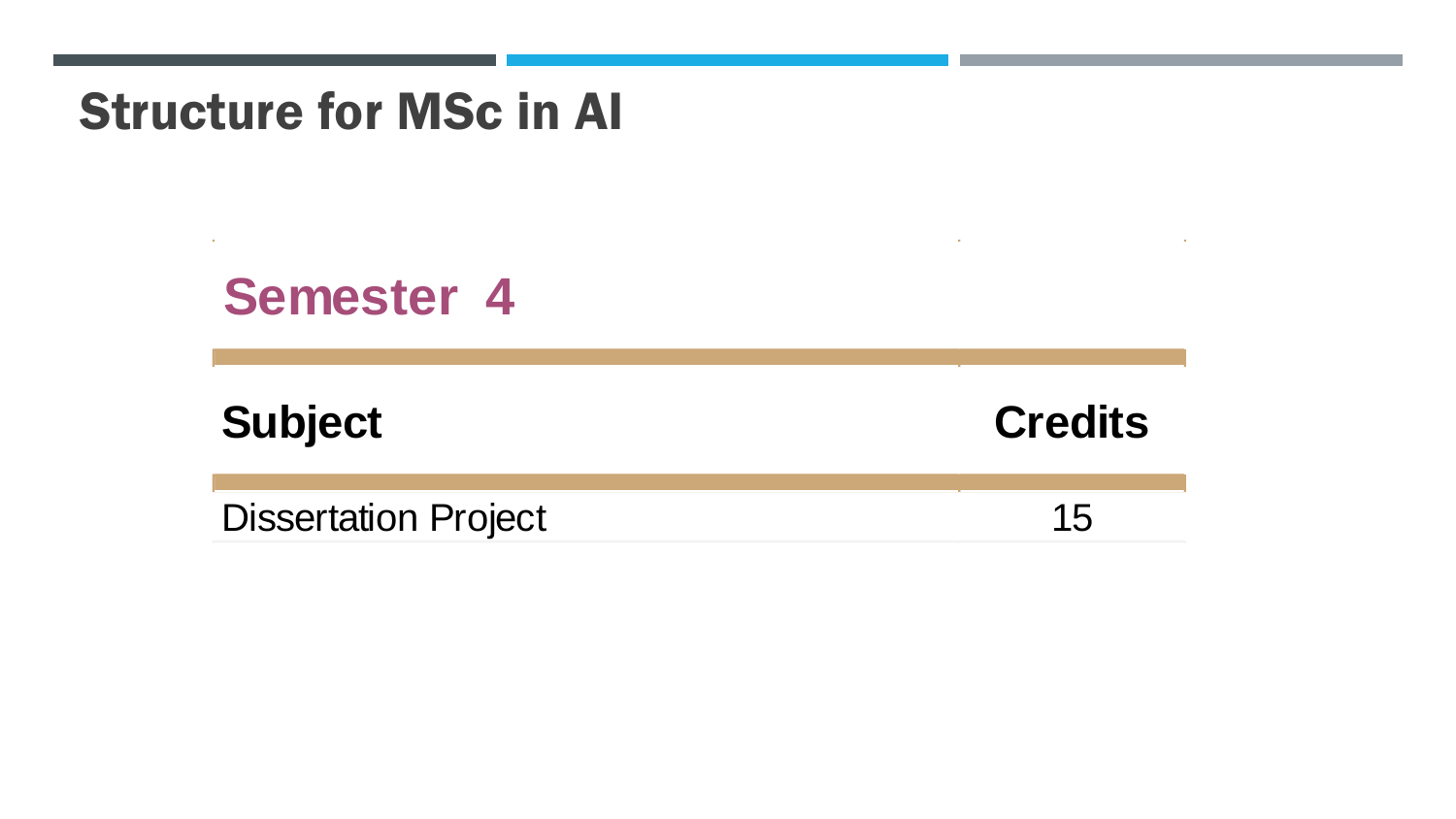### Mandatory aspects for Graduate Students

- Research methodology, plagiarism and ethics
- Entrepreneurship and innovation partnerships
- Communication, writing and leadership
- Partnership in teaching course modules with internal and external professors and experts
- Participation & presentation in seminars, course projects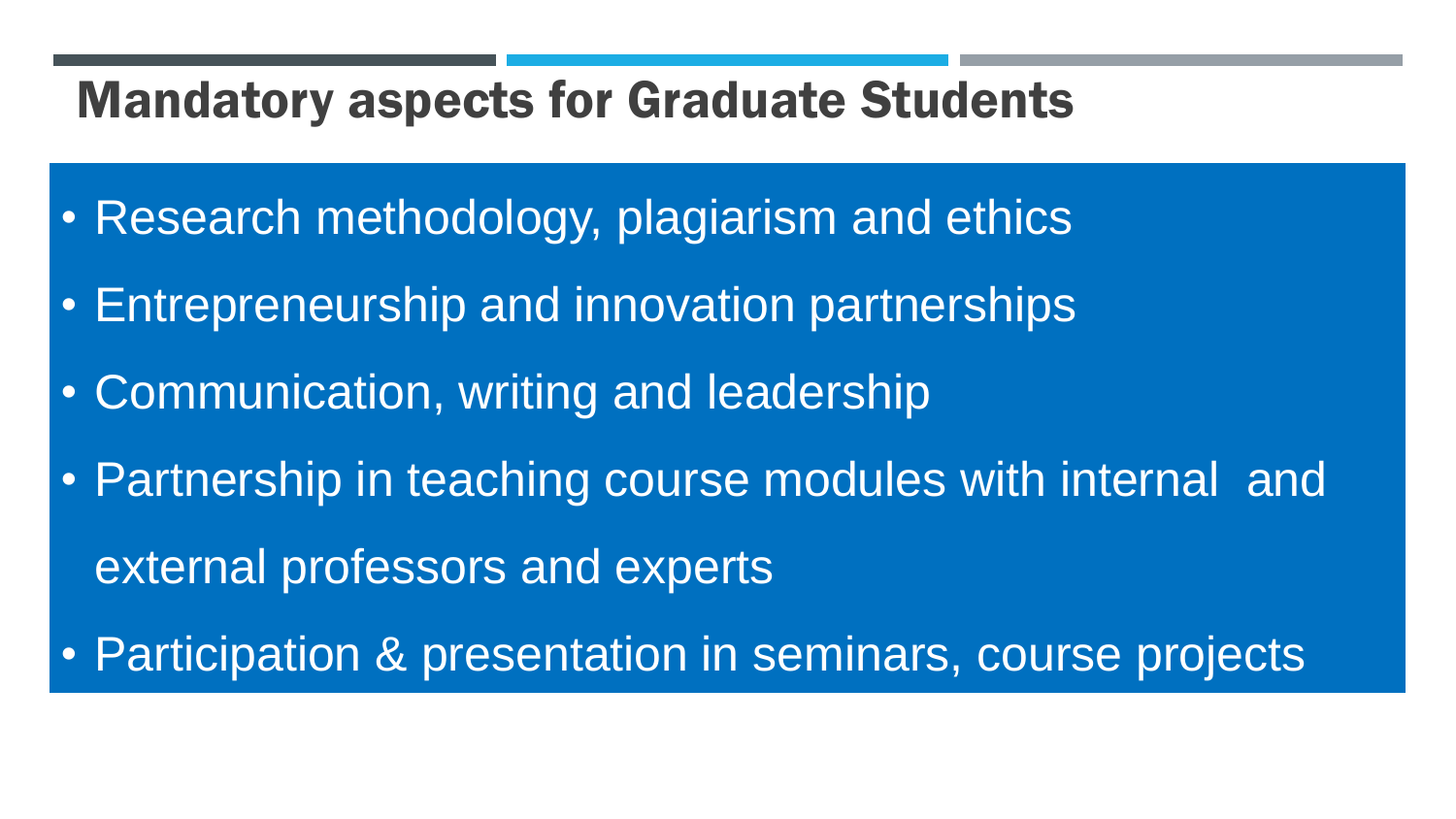### Masters program requirements

- All courses will be run as guided study combined with project-based learning
- Mini projects and thesis projects are strongly encouraged to be problem focussed and collaborative
- Paper suitable for peer reviewed publication assessed by the examination committee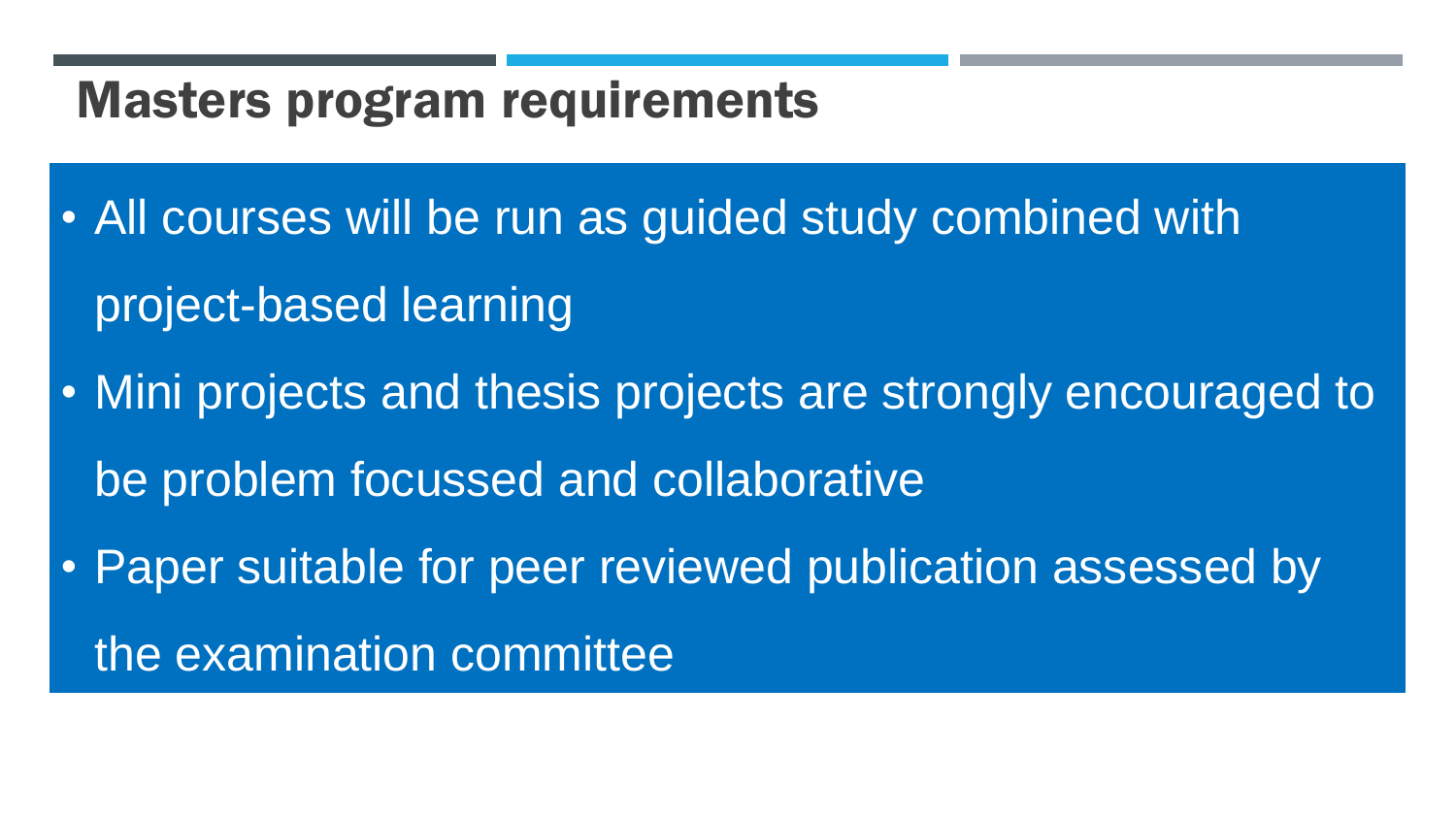# MSc by Research Programs

MADAN BHANDARI UNIVERSITY OF SCIENCE AND TECHNOLOGY

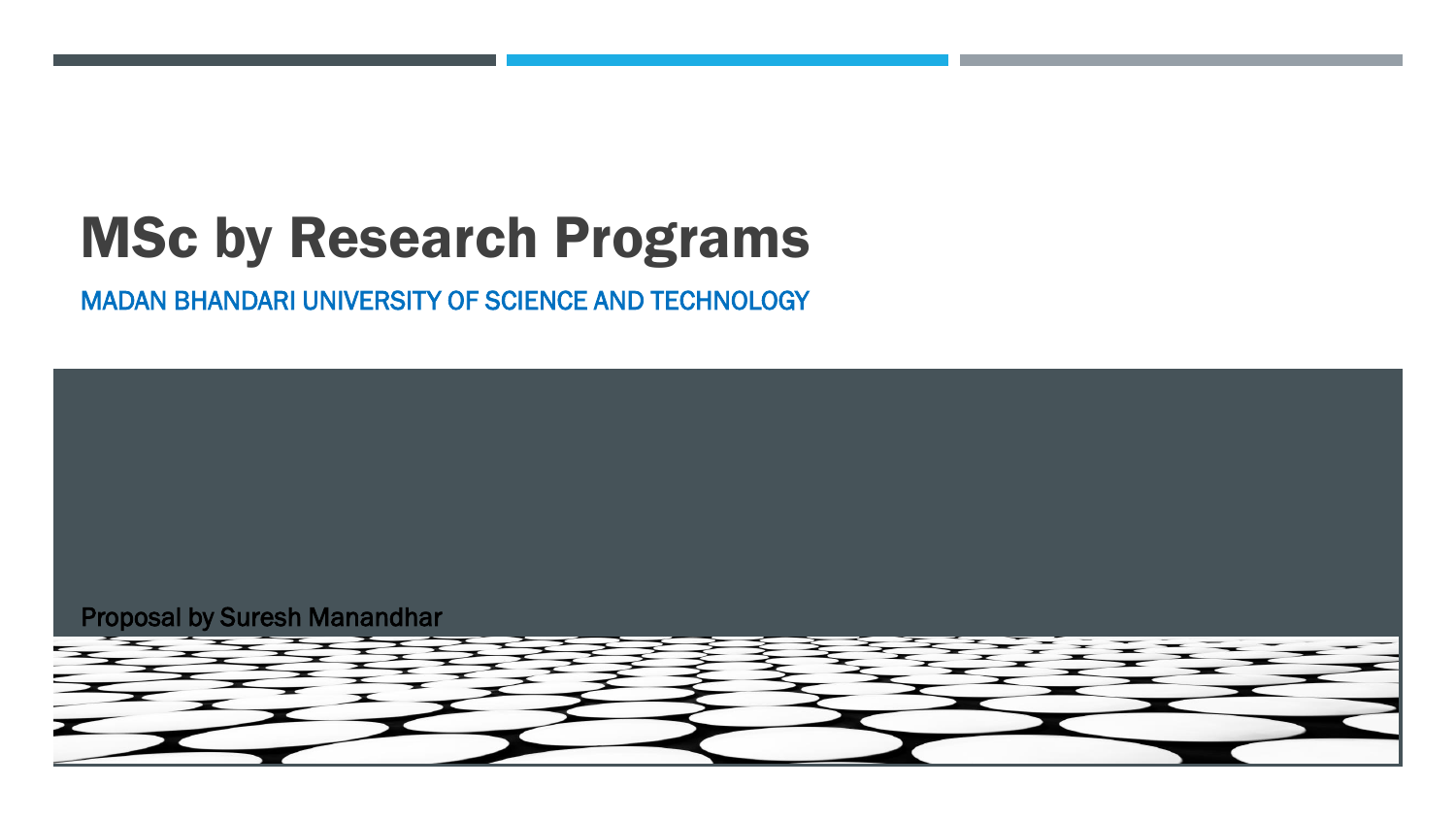### Generic structure for MSc by Research across disciplines

- Applicable to all taught MSc programs
- All taught MSc programs can potentially have a MSc by Research Programs
- The requirements for MSc by Research programs will be standardised across disciplines
- MSc by Research Structure:
	- Complete Taught MSc Program with a minimum GPA of 2.0
	- Complete additional 1 Year pure Research Project
	- The 1 year Research Project will run like a mini PhD program
	- The 1 year Research Project will expand on the dissertation project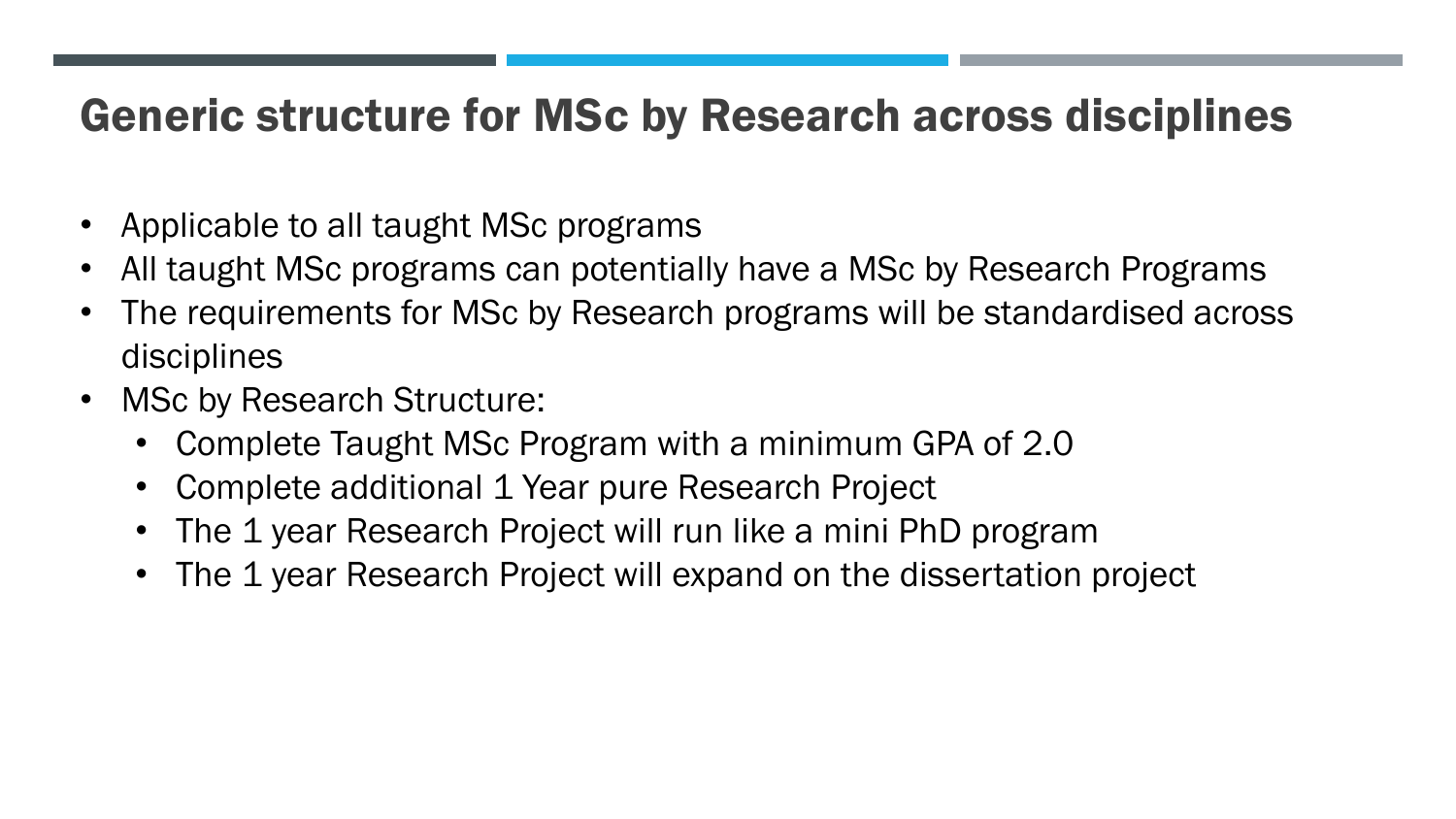# Research Degrees Program Structure

MADAN BHANDARI UNIVERSITY OF SCIENCE AND TECHNOLOGY

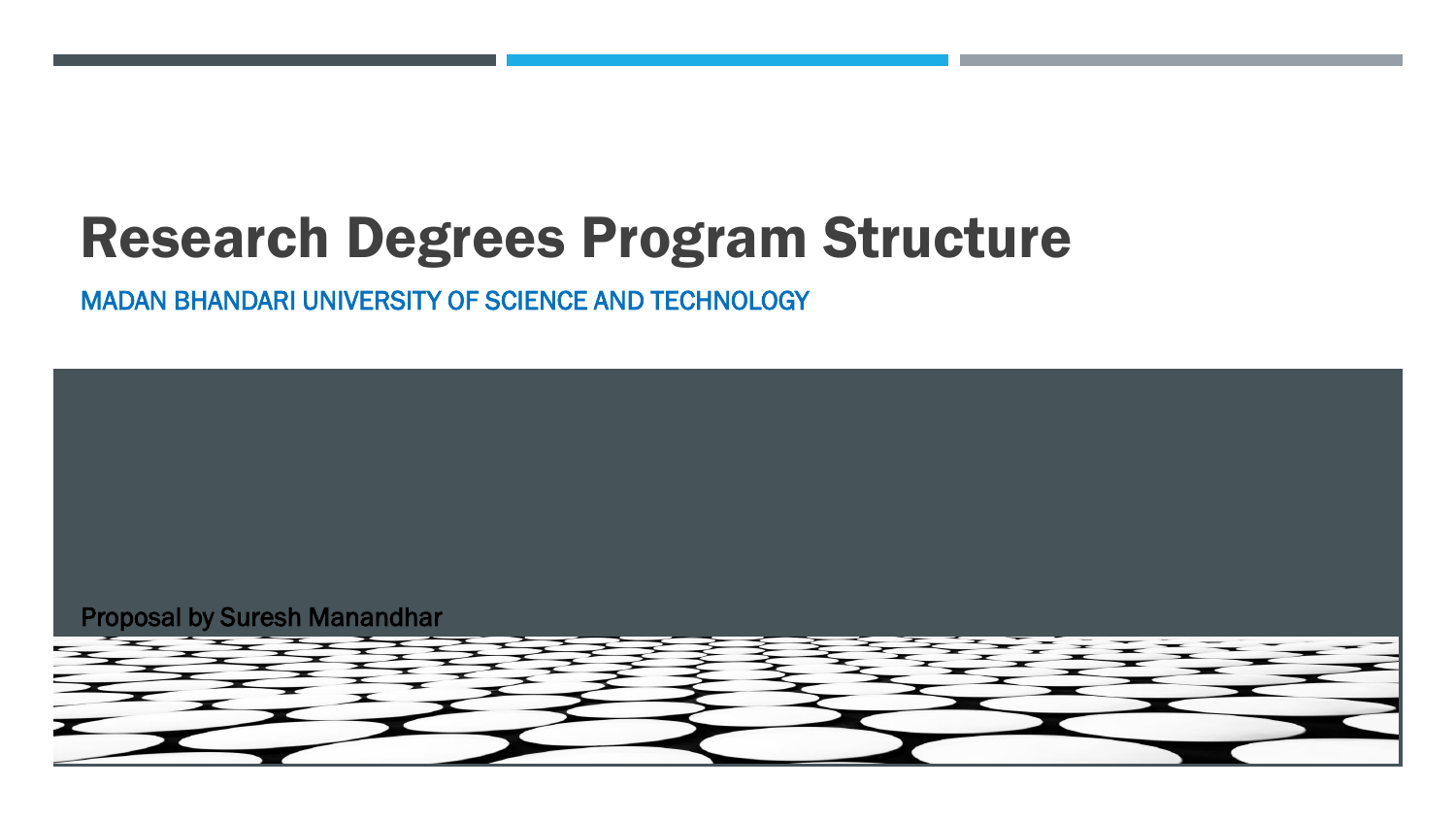### Core aspects of Research degrees (MSc and PhDs)

- Research integrity and Ethics
- Supervisor(s)
- Thesis Advisory Board
- Progression points and success criteria
- Thesis Structure
- External courses
- External co-supervisors and collaborators
- Review of supervision and mitigation
- Teaching and Research Assistantships
- Publications
- Networking
- Seminars
- Conferences
- Nomination of External Examiner
- Viva
- Career paths and training
- Grant proposal writing and projects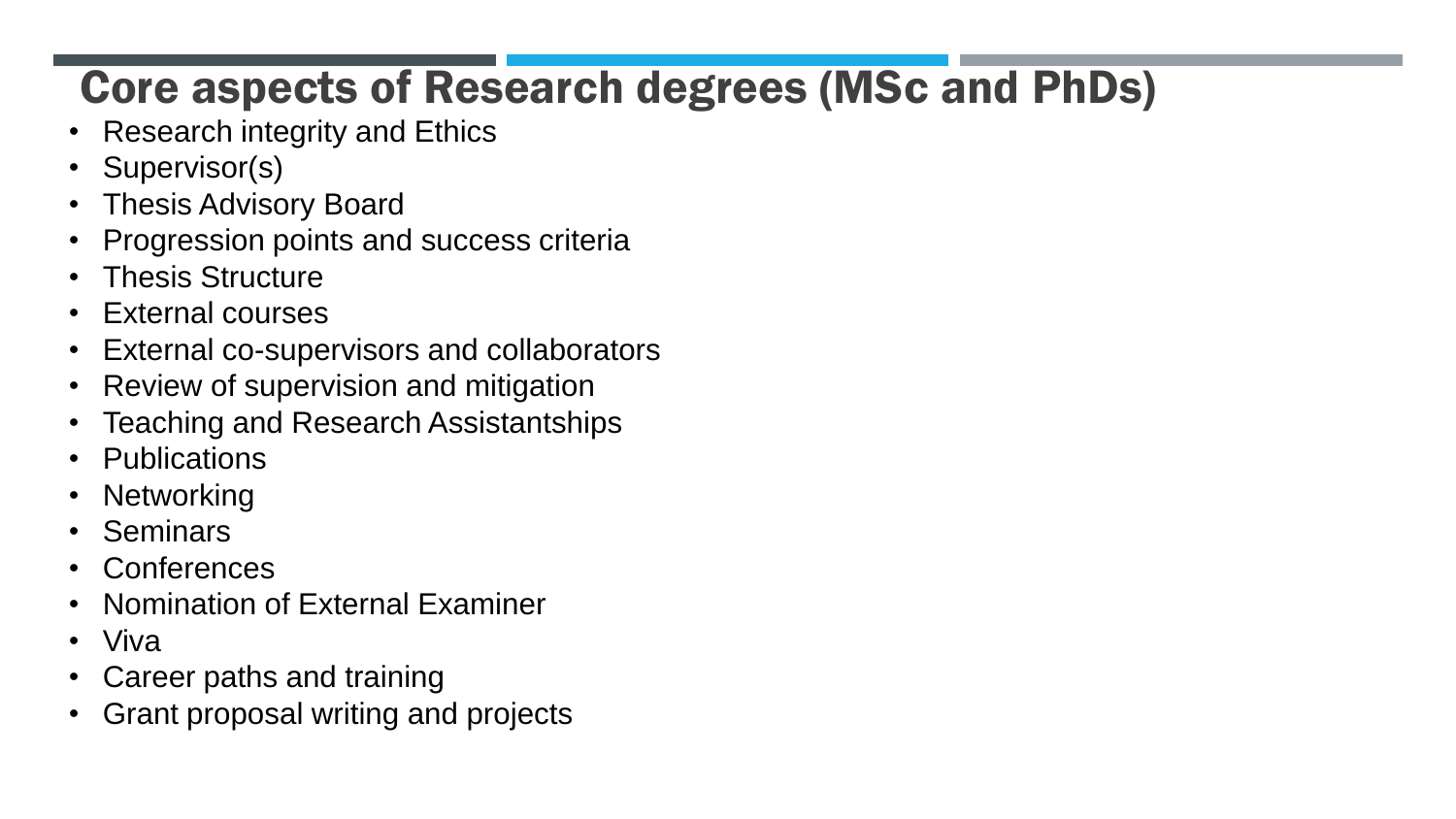# Research integrity and Ethics

- Every researcher needs to have full understanding of research ethics & research integrity
- Dual use nature of most scientific inventions
- Follow strict guidelines for academic conduct referencing, acknowledgements, data ethics and privacy, laws governing experiments
- Understand academic misconduct and how to avoid this
- Ethical approval process this needs to be designed and made available to all researchers
- Conscious or unconscious bias and how to avoid this
- Replicability of experimental results
- Reporting principles for scientifically validated reporting of experimental results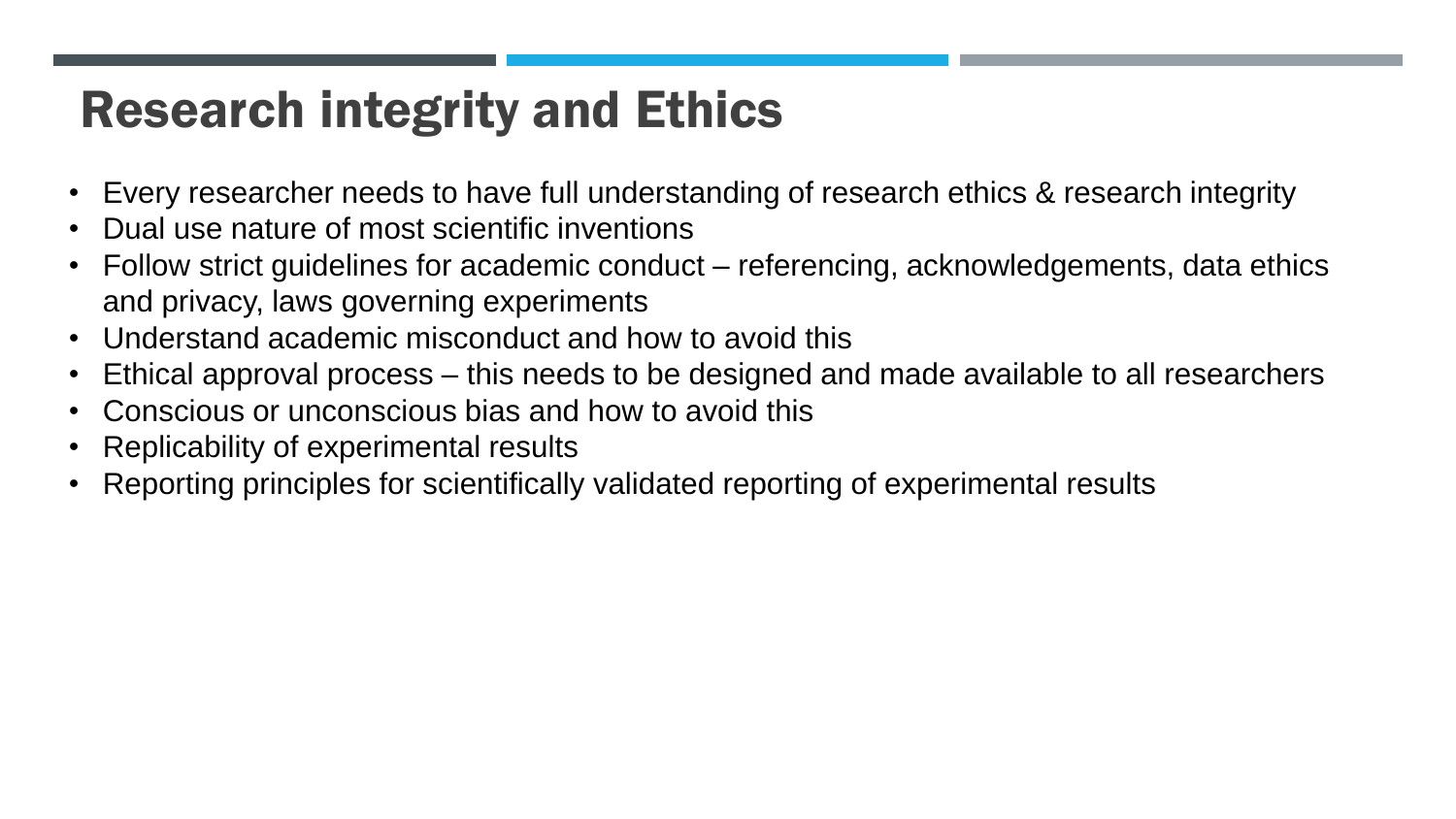# Thesis Advisory Board

- **Responsibility**:
	- Provide broader research support to the research student and supervisor
	- Provide oversight in the progress of the research student
	- Provide networking help
	- Monitor research progress and validate progress against university procedures
	- Understand issues facing student and supervisor assess research supervision
	- Suggest mechanisms for mitigation of issues
	- Advisory board members, excluding supervisor(s), cannot collaborate in the research project as this generates a conflict of interest
- **Meeting times:**
	- Meet at regular intervals at agreed times following University procedures
	- Be available for the student and supervisor when advisory assistance is neede
- **Membership:**
	- All members must be specialist within the broader subject area but not necessarily in the narrower research topic
	- All members need to be approved by the Graduate Research Chair in the respective department
	- Supervisor will fill in a nomination form provided by the University
	- MRes: Supervisor(s) + 1 additional Advisory Board member
	- PhD: Supervisor(s) + at least 2 additional Advisory Board members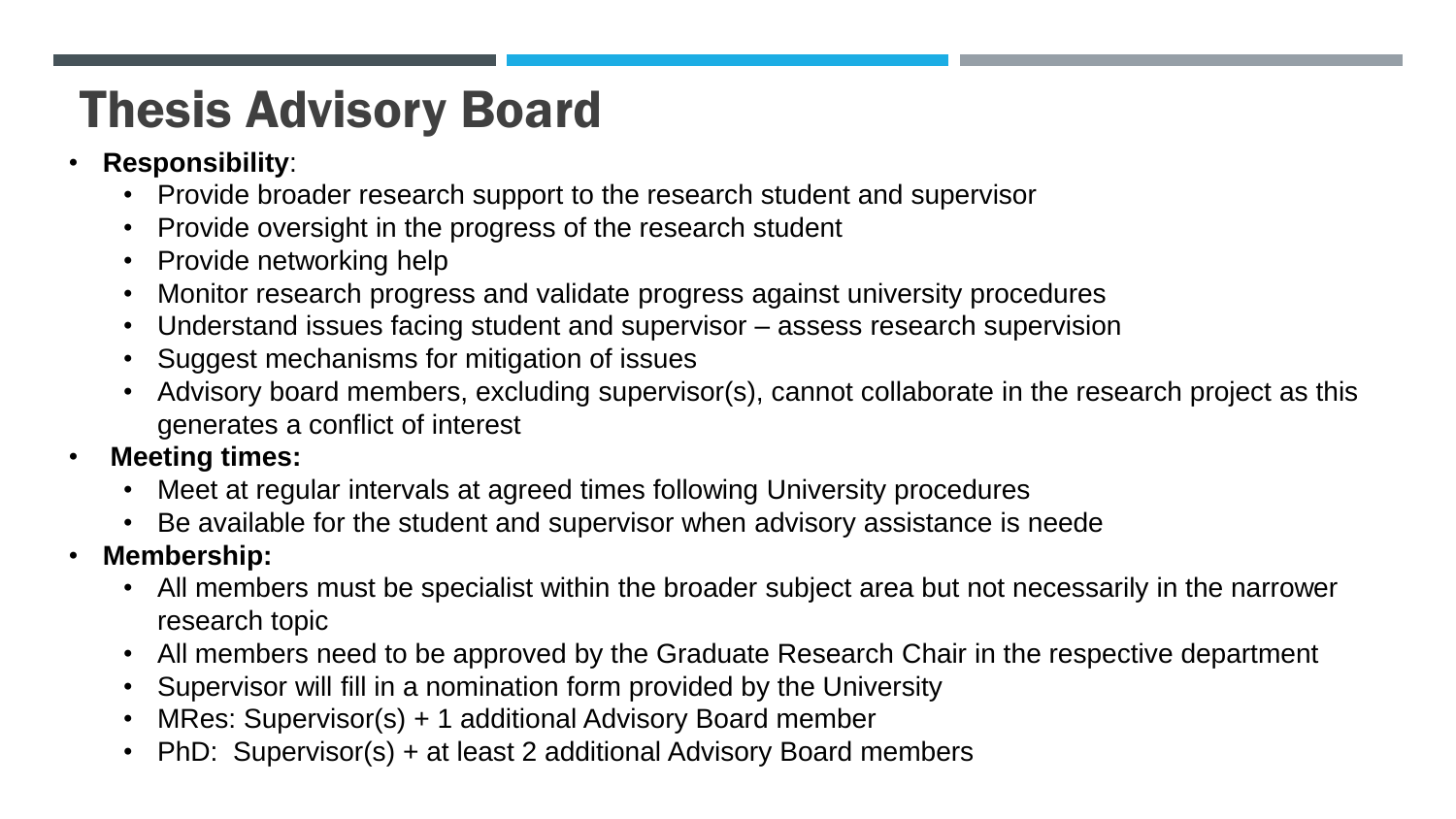#### **1. Literature Review Report and Literature Review Seminar (Month 4)**

#### **Literature Review Report should contain**:

- Critical review of literature within the chosen domain
- Clear identification of research gaps
- How this builds on MSc dissertation
- Identification of knowledge needed to conduct the research
- Identification of student and supervisor gaps in knowledge
- Identification of any training needs or external supervisor help

- Review is critical, written in authoritative academic style, clearly identifies the current progress in the field
- Research gaps has been identified and clearly specified
- Comparison with MSc dissertation is provided and how new work merits a PhD is clearly identified.
- Does the student have the knowledge to carry out this research
- Does the supervisor have the knowledge to carry out this research
- If there is gap in required knowledge, has training needs and time required been clearly identified. Similarly, has external supervisor been clearly identified if needed.
- Good delivery and answering questions raised during the seminar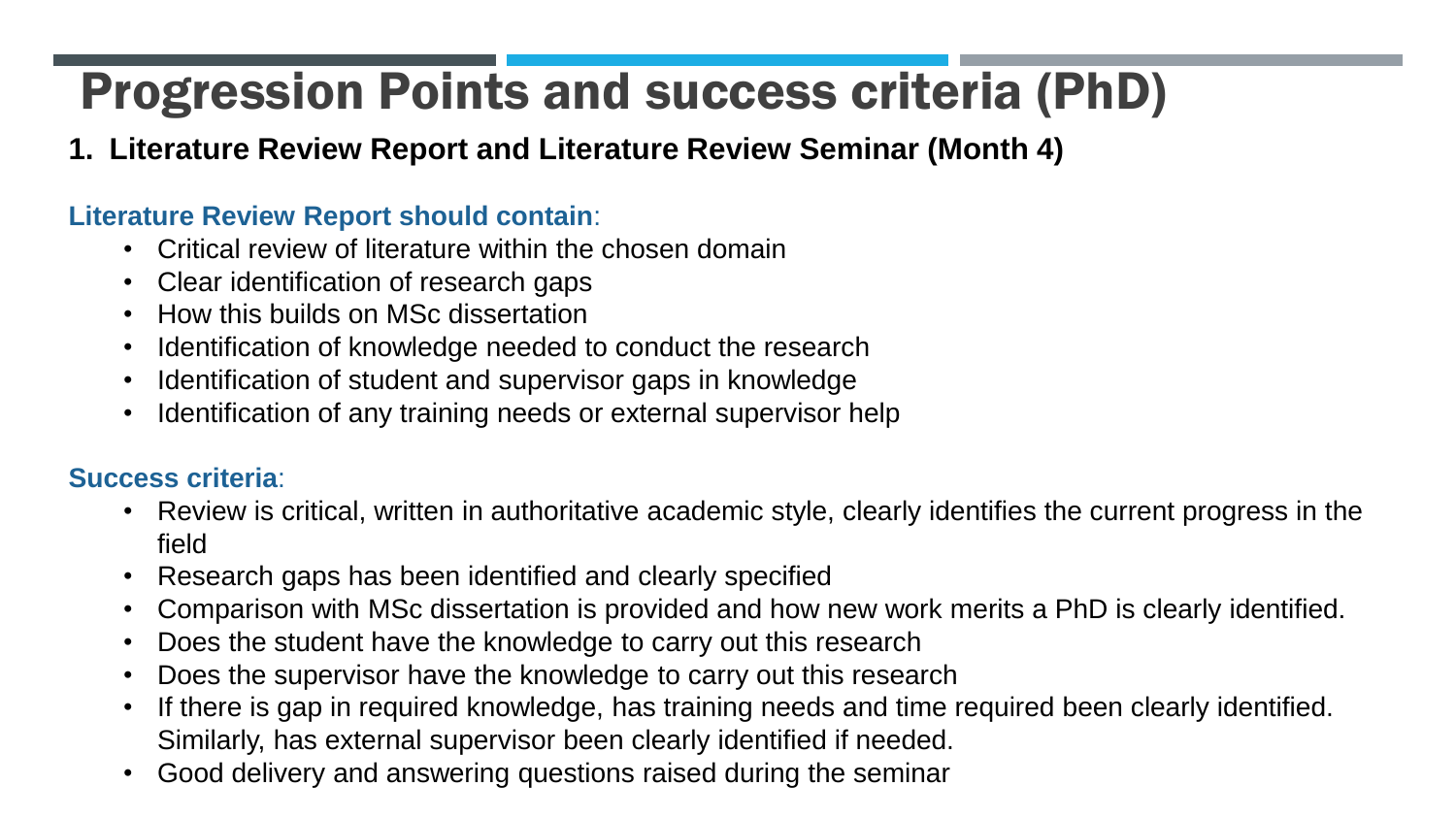### **1. Literature Review Report and Literature Review Seminar (Month 2)**

#### **Literature Review Report should contain**:

- Critical review of literature within the chosen domain
- Clear identification of research gaps
- How this builds on MSc dissertation
- Identification of knowledge needed to conduct the research

- Review is critical, written in authoritative academic style, clearly identifies the current progress in the field
- Research gaps has been identified and clearly specified
- Comparison with MSc dissertation is provided and how new work merits a PhD is clearly identified.
- Does the student have the knowledge to carry out this research
- Does the supervisor have the knowledge to carry out this research
- For MRes, both supervisor and student need to have sufficient background to complete proposed research
- Good delivery and answering questions raised during the seminar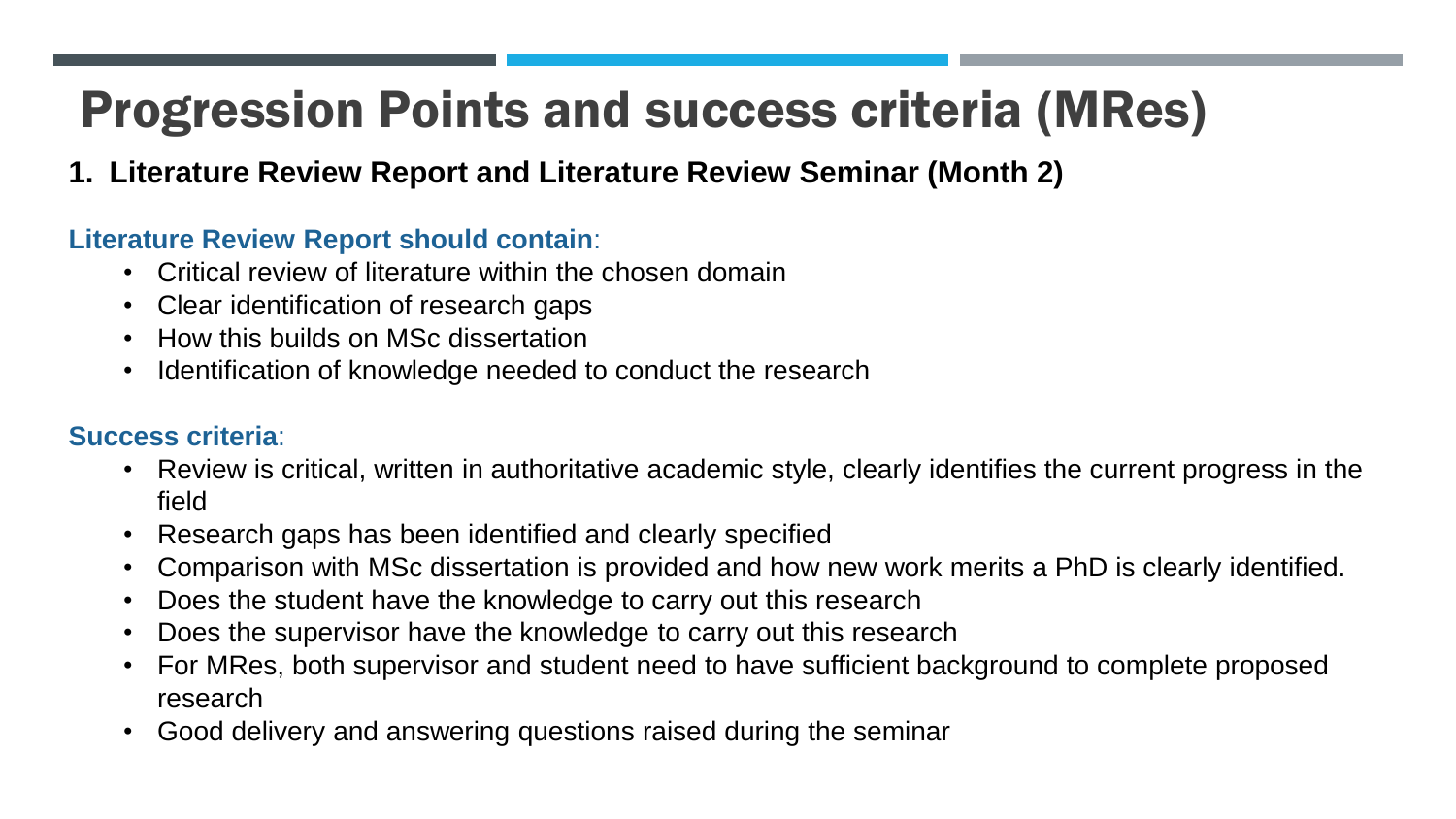### **2. Research Proposal Report and Research Proposal Seminar (Month 6)**

#### **Research Proposal Report should contain**:

- Cleary defined research proposal that proposes to address a significant gap in current research within the chosen topic area
- Justification of why the proposed approach is going to be novel
- Justification of why the proposed approach is simply not incremental and would not be already published by other researchers
- Justification that the proposed research would represent a step change in enhancing our knowledge of the field
- Research Plan with milestones and timelines have been provided in a chart
- Clearly defined subjective and objective success criteria
- Identification of how the research will impact the field

- Addressed research gaps is significant and not incremental
- Proposed approach is sufficiently novel and has potential to generalise over current approaches
- Success criteria for measuring success of the project has been clearly specified and meets currently used criteria within the field
- Research plan is realistic and achievable
- Good delivery and answering questions raised during the seminar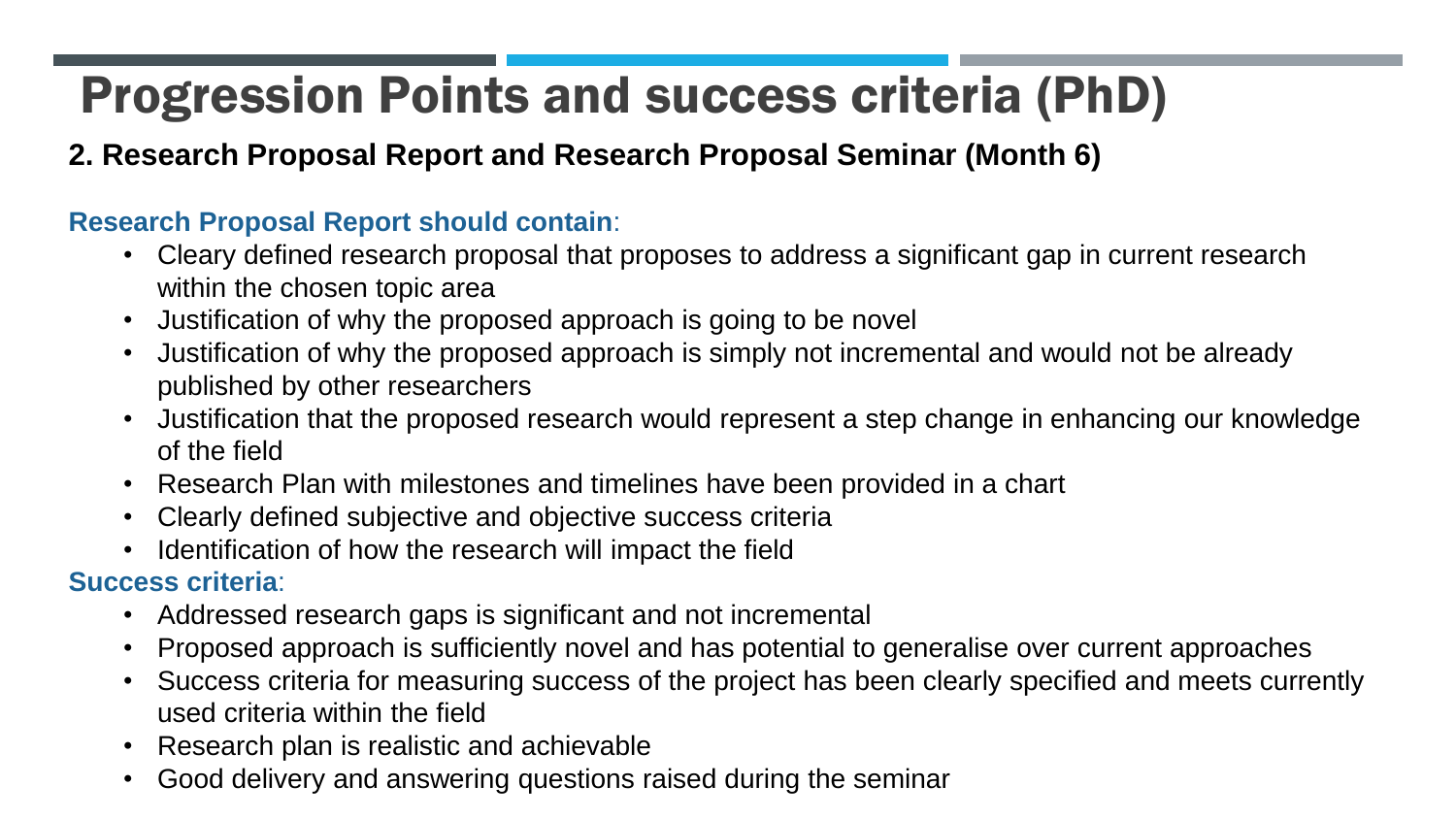#### **2. Research Proposal Report and Research Proposal Seminar (Month 3)**

#### **Research Proposal Report should contain**:

- Cleary defined research proposal that proposes to address a significant gap in current research within the chosen topic area
- Justification of why the proposed approach is going to be novel
- Clearly defined subjective and objective success criteria
- Research Plan with milestones and timelines have been provided in a chart
- Identification of how the research will impact the field

- Addressed research gaps are novel
- Proposed approach is sufficiently novel
- Research Plan is realistic and achievable
- Success criteria for measuring success of the project has been clearly specified and meets currently used criteria within the field
- Good delivery and answering questions raised during the seminar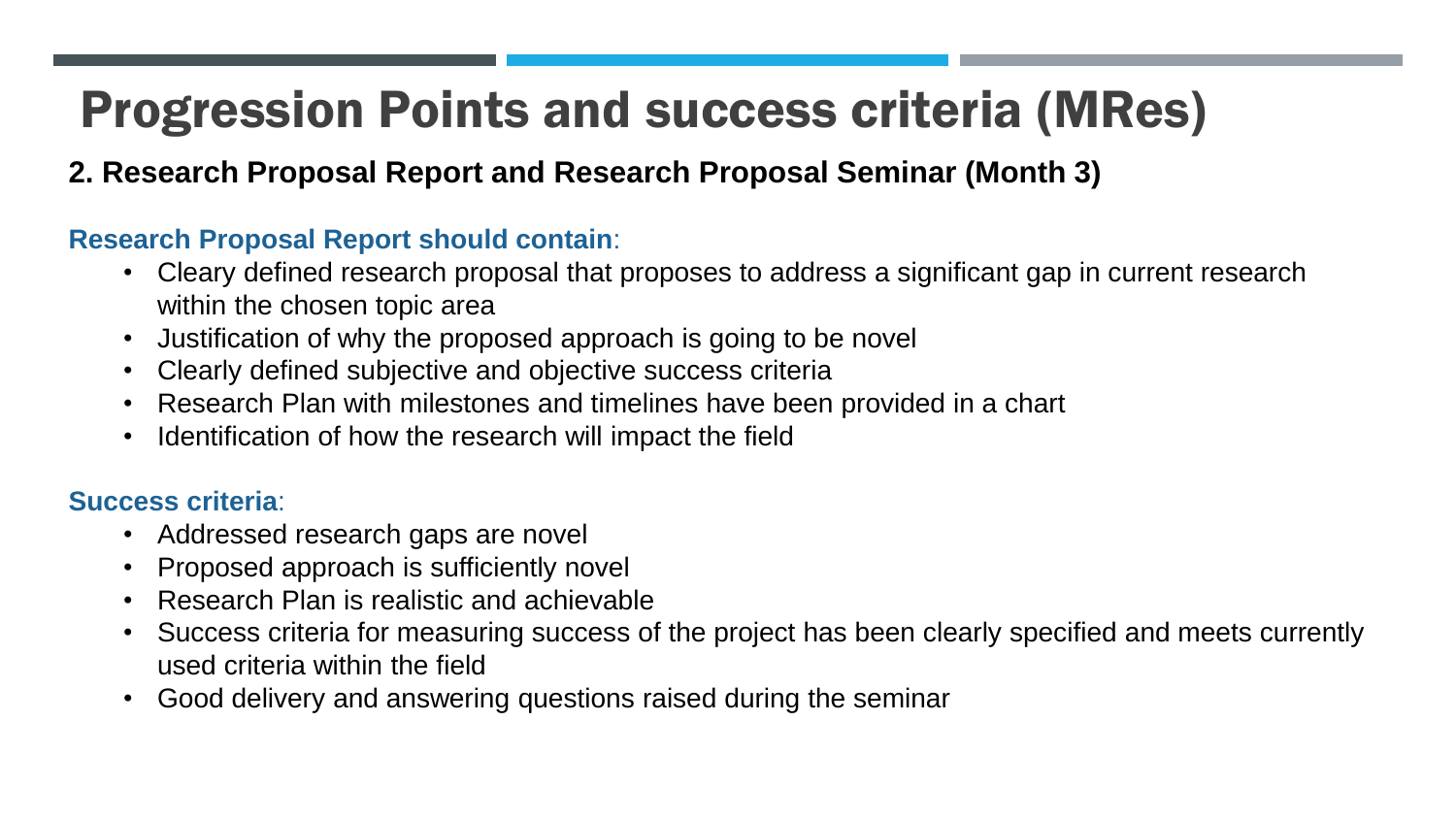### **3. First Year Report and First Year Research Seminar (Month 12)**

#### **First Year Report should contain**:

- Summary of Literature review
- Research Plan (including any agreed changes)
- Description of research milestones for the first year
- Report on the research carried out and results obtained against the set milestones
- Measurement of success/failure
- Publication plan
- Changes to the research plan and milestones resulting from the research

- Has agreed research targets been achieved?
- Are these research targets still significant taking into consideration new developments in the field ?
- Are changes to the research needed as a result? If yes, has these been provided with revised milestones and timelines? Are these achievable and still significant to merit a PhD degree?
- Good delivery and answering questions raised during the seminar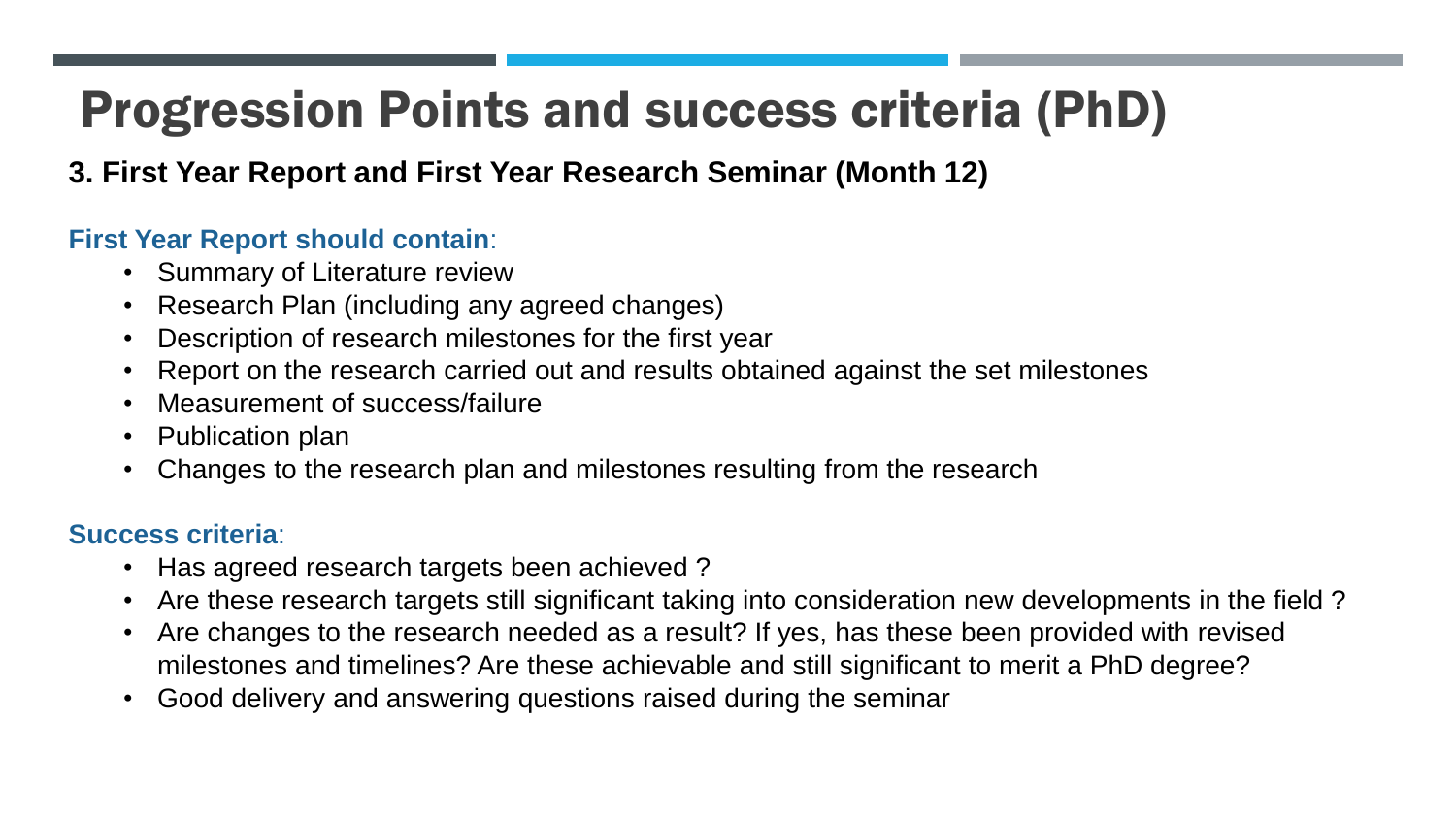#### **3. MSc by Research Thesis and Research Seminar (Month 12)**

#### **Report should contain**:

- Critical Literature review
- Goals of the research
- Summary research objectives and milestones
- For each contribution Chapter:
	- Report on the research carried out and results obtained against the set milestones
	- Evaluation results
- Summary of research outcomes
- Publication plans

- Has agreed research targets been achieved?
- Does the results obtained merit a MSc by Research? If not what remedial measures need to be carried out. How much extra time will be needed. Can the MSc by Research
- Good delivery and answering questions raised during the seminar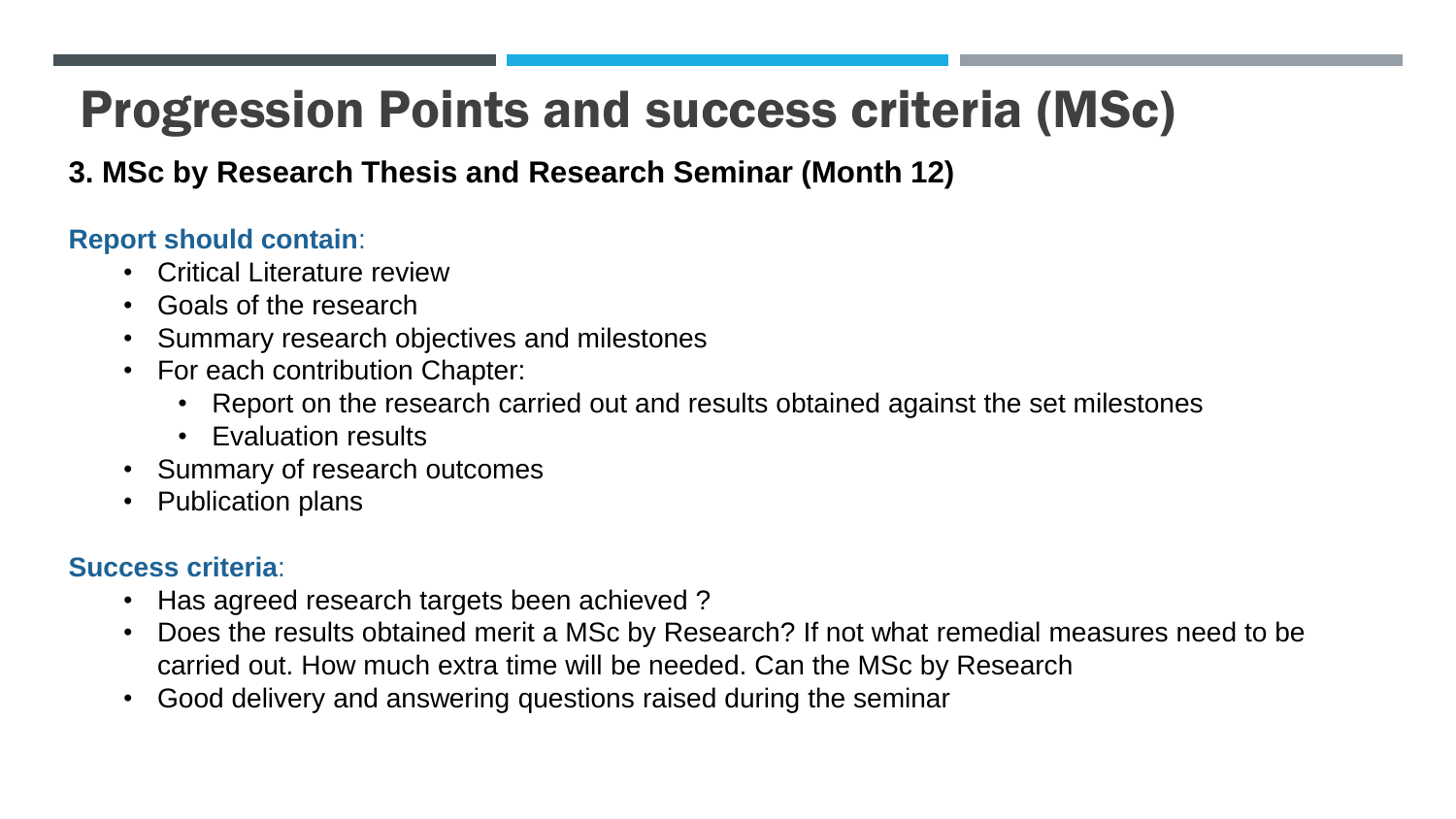### **4. Second Year P1 Report and Second Year P1 Research Seminar (Month 18)**

#### **Second Year P1 Report should contain**:

- Summary of Literature review
- Research Plan (including any agreed changes)
- Description of research milestones for Second Year P1
- Report on the research carried out and results obtained against the set milestones
- Measurement of success/failure
- Publication plan
- Changes to the research plan and milestones resulting from the research

- Has agreed research targets been achieved?
- Are these research targets still significant taking into consideration new developments in the field ?
- Are changes to the research needed as a result? If yes, has these been provided with revised milestones and timelines? Are these achievable and still significant to merit a PhD degree?
- Good delivery and answering questions raised during the seminar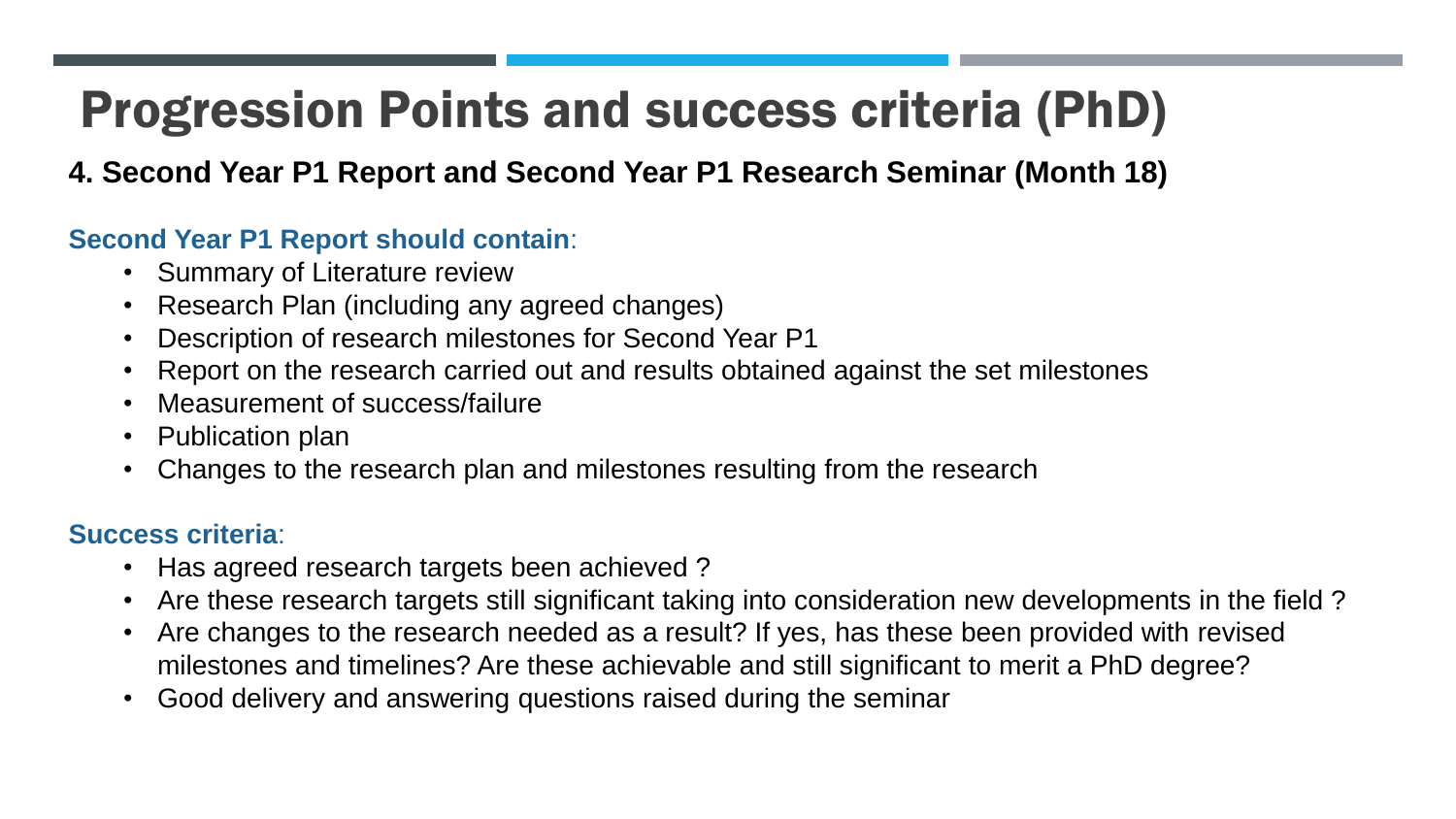#### **5. Second Year P2 Report and Second Year P2 Research Seminar (Month 24)**

#### **Second Year P2 Report should contain**:

- Summary of Literature review
- Research Plan (including any agreed changes)
- Description of research milestones for Second Year P2
- Report on the research carried out and results obtained against the set milestones
- Measurement of success/failure
- Publication plan
- Changes to the research plan and milestones resulting from the research

- Has agreed research targets been achieved?
- Are these research targets still significant taking into consideration new developments in the field ?
- Are changes to the research needed as a result? If yes, has these been provided with revised milestones and timelines? Are these achievable and still significant to merit a PhD degree?
- Good delivery and answering questions raised during the seminar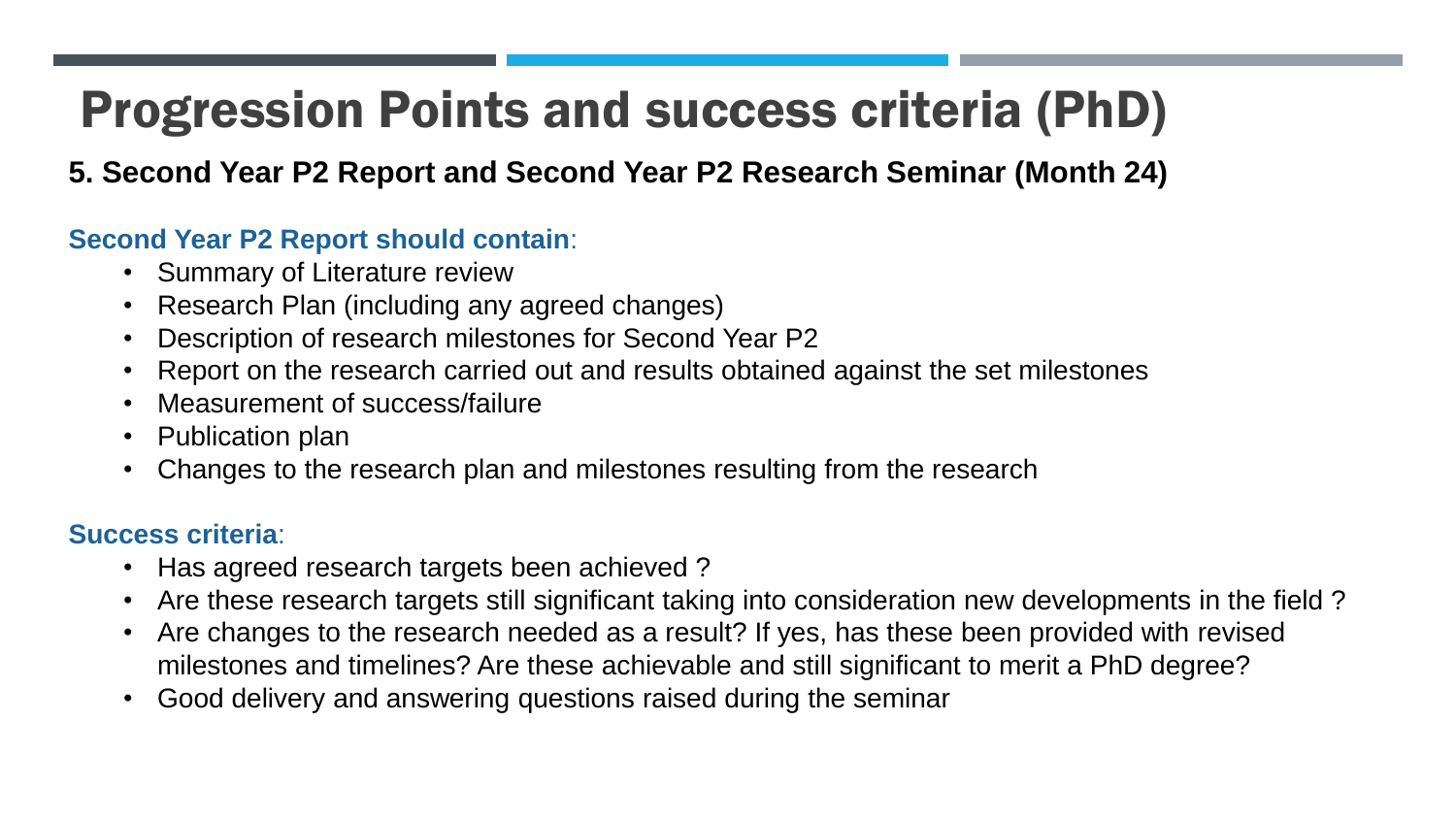#### **6. Third Year P1 Report and Third Year P1 Research Seminar (Month 30)**

#### **Third Year P1 Report should contain**:

- Summary of Literature review
- Research Plan (including any agreed changes)
- Description of research milestones for Third Year P1
- Report on the research carried out and results obtained against the set milestones
- Measurement of success/failure
- Publication plan
- Changes to the research plan and milestones resulting from the research

- Has agreed research targets been achieved?
- Are these research targets still significant taking into consideration new developments in the field ?
- Are changes to the research needed as a result? If yes, has these been provided with revised milestones and timelines? Are these achievable and still significant to merit a PhD degree?
- Good delivery and answering questions raised during the seminar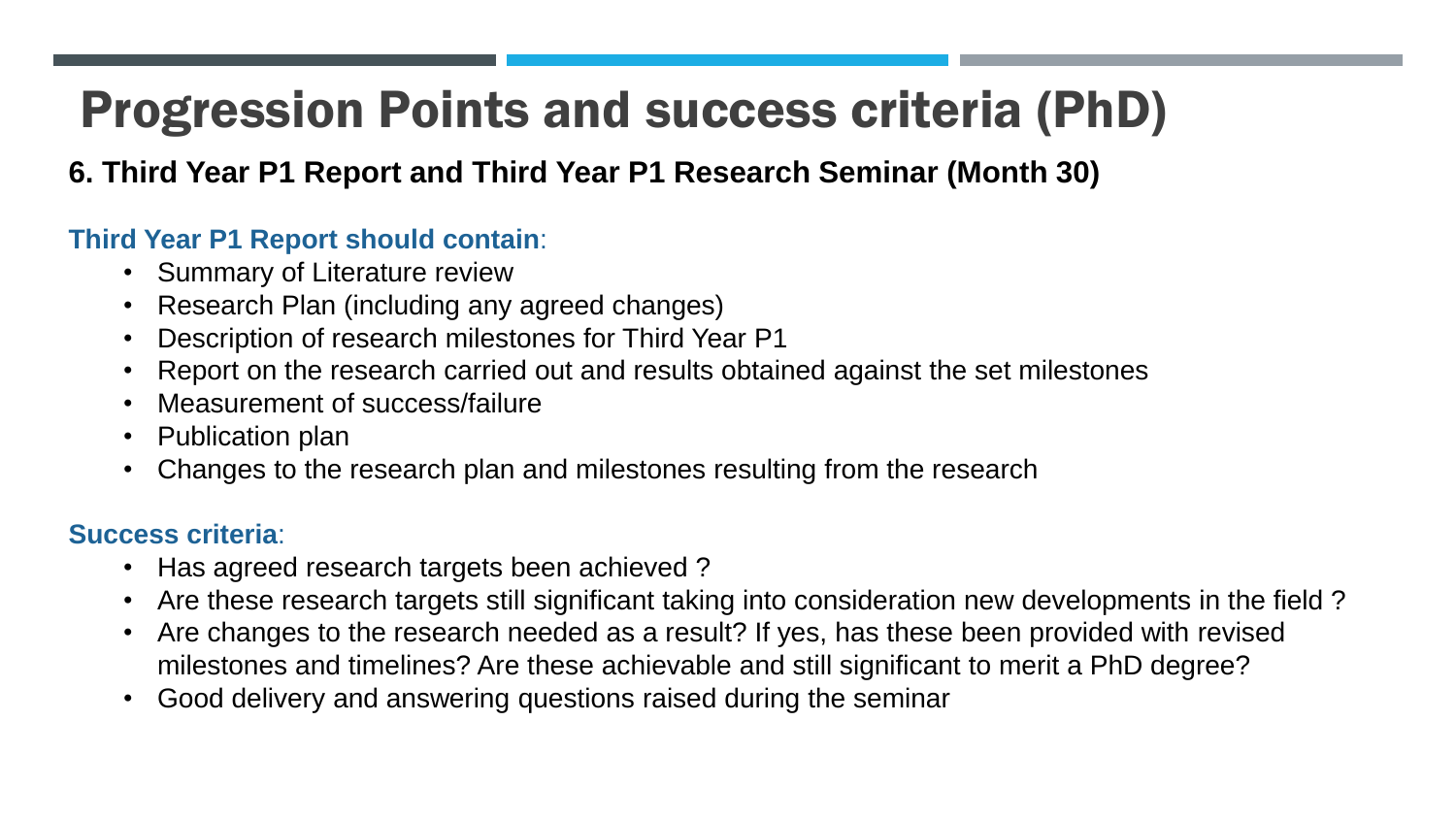### **7. PhD Thesis Seminar (Month 35)**

#### **PhD Thesis Seminar should contain**:

- Overview of research topic and research goals
- For each contribution Chapter:
	- Description of research carried out and results obtained
	- Evaluation against current state of the art
- Publications and Publication plan

- Has agreed research targets been achieved ?
- Are these research targets still significant taking into consideration new developments in the field ?
- Does the research conducted merit a PhD?
- Good delivery and answering questions raised during the seminar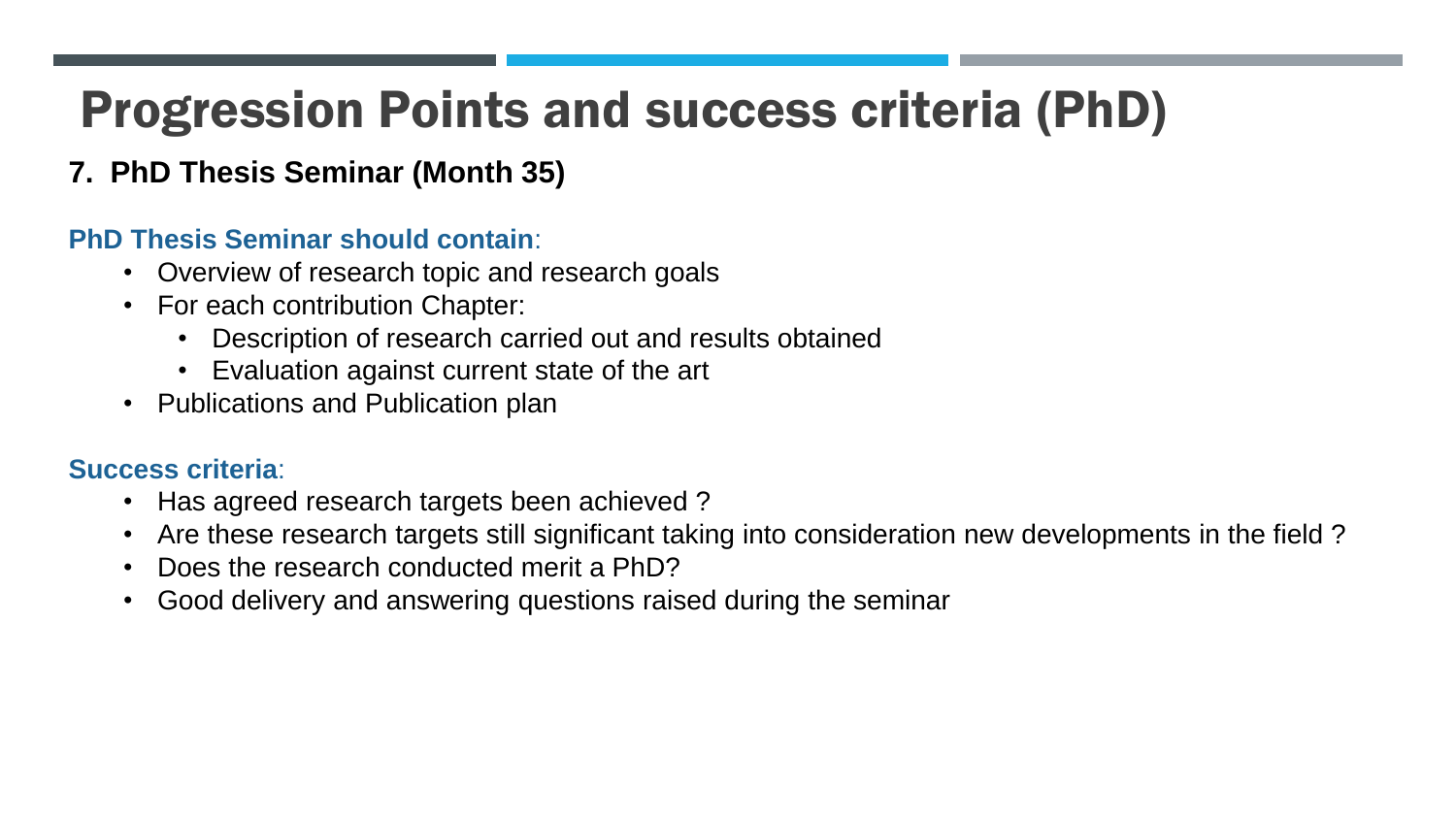### PhD Thesis Structure

#### **8. PhD Thesis Submission (Month 36)**

#### **PhD Thesis Structure**:

- Overview of research topic and research goals
- Critical Literature Review
- For each contribution Chapter:
	- Description of research carried out and results obtained
	- Evaluation against current state of the art
- Summary and Conclusions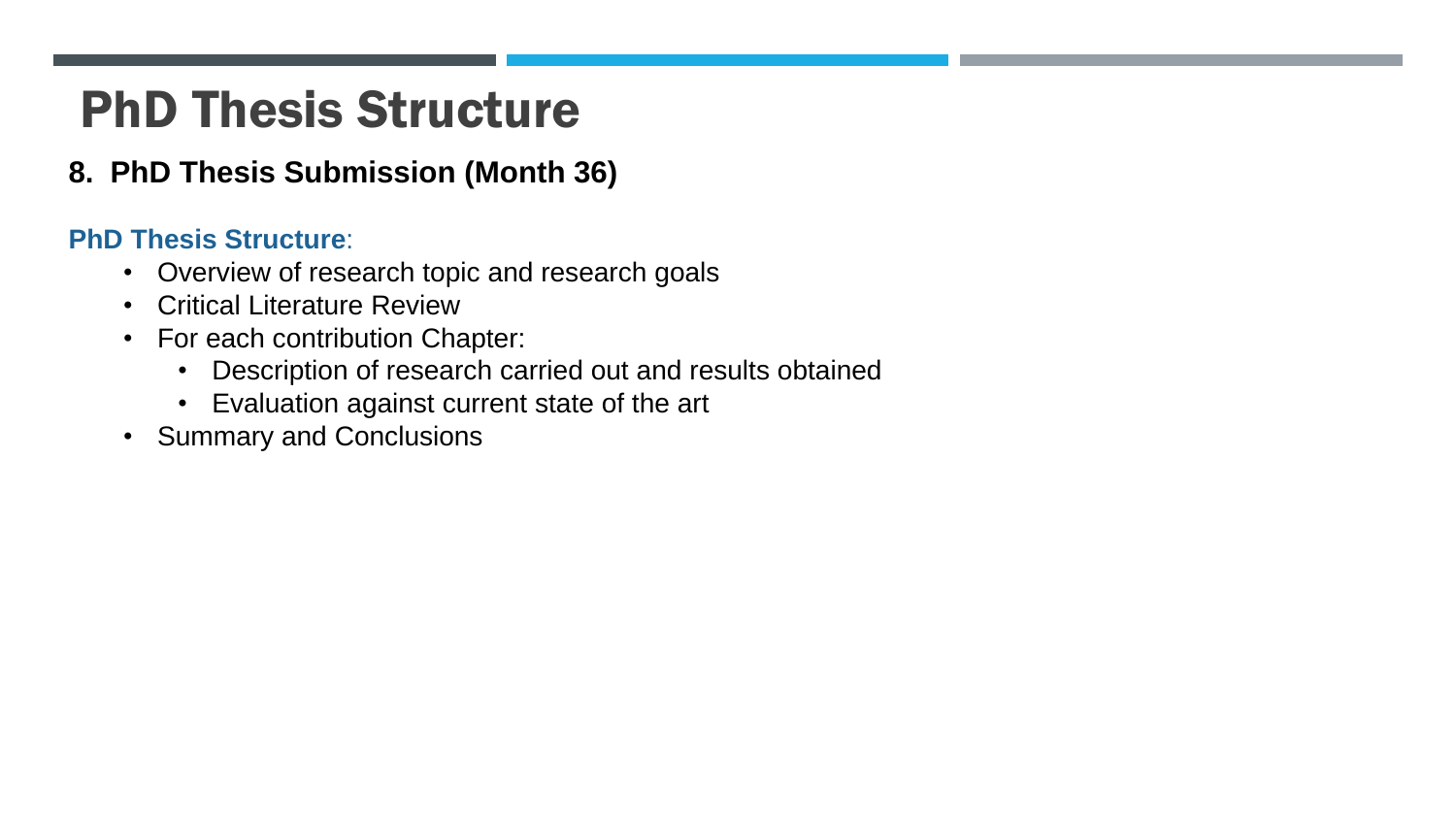### External courses, co-supervisors and collaborators

#### **External courses**

- The supervisor and student has the primary responsibility to identify external (online) courses needed to fill in any identified knowledge gaps
- These should be completed as early as possible during the PhD

#### **External co-supervisors and collaborators**

- External co-supervisors and collaborators may be needed depending upon the research topic
- Having external co-supervisors and collaborators should be actively encouraged to build research partnerships both nationally and globally
- There needs to be a University policy document on such engagements
- The University needs to be supportive of such arrangement
- The University to initiate visiting faculty programs to encourage external links and collaborations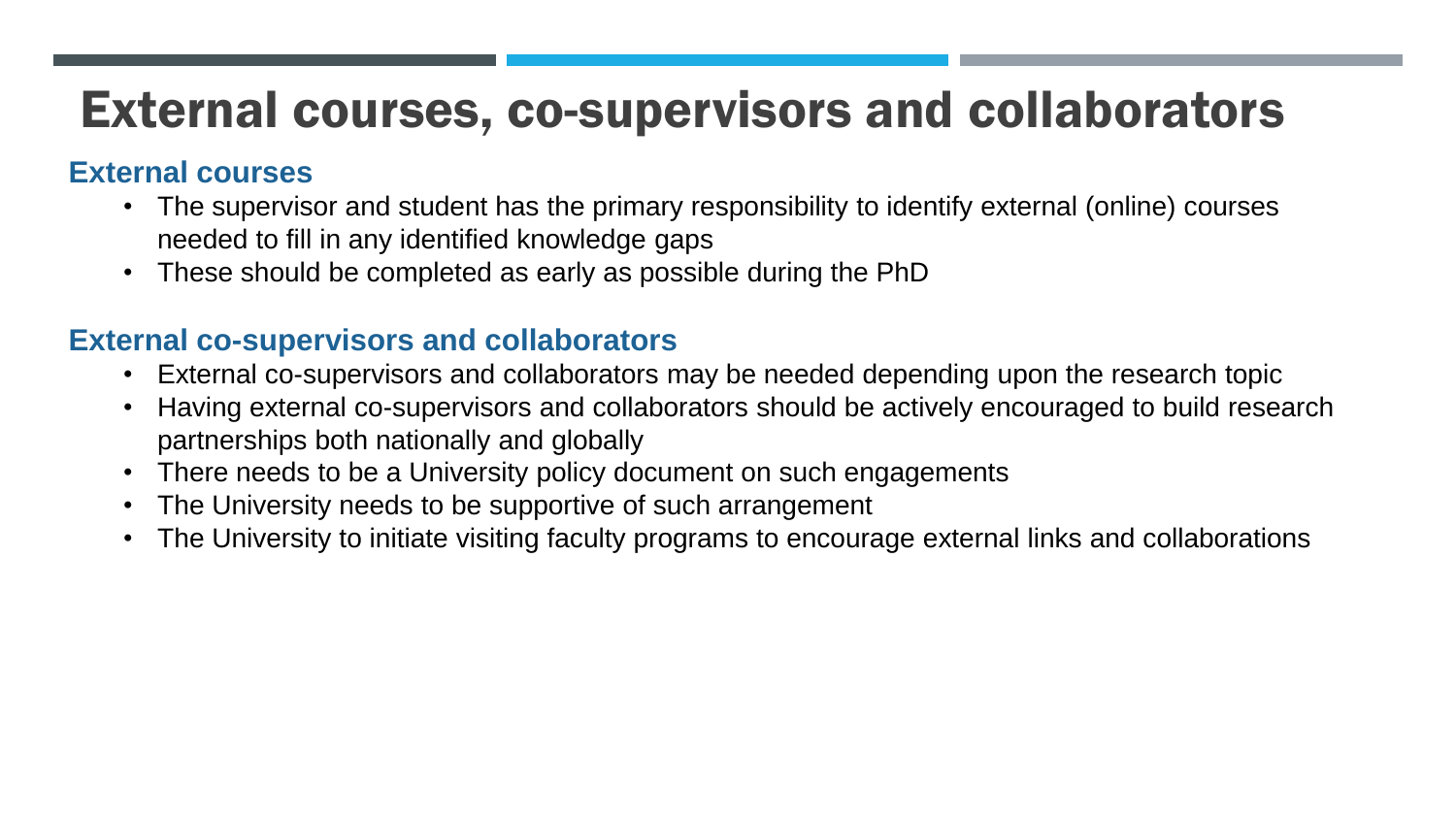## Teaching and Research Assistantships

#### **Teaching Assistantships**

- Students who have already completed their MSc and demonstrated competence in specific subjects should be encouraged to take up teaching assistantships
- Teaching assistants support running labs and assisting in classrooms
- Teaching assistants are not expected to teach
- Teaching assistants can also support some easy marking tasks while the responsibility of marking quality will rely solely on the lecturer/examiner

#### **Research Assistantships**

- Research assistantships are generally only recommended for PhD students whose research topic aligns well with a research project.
- In such cases, the PhD thesis could be an outcome of the research project or directly supported by a research project.
- Since, doing is PhD is a full time activity, a PhD student cannot be involved in research that is not part of the PhD study.
- In all cases, departmental approval will be needed for PhD students to engage in any research projects.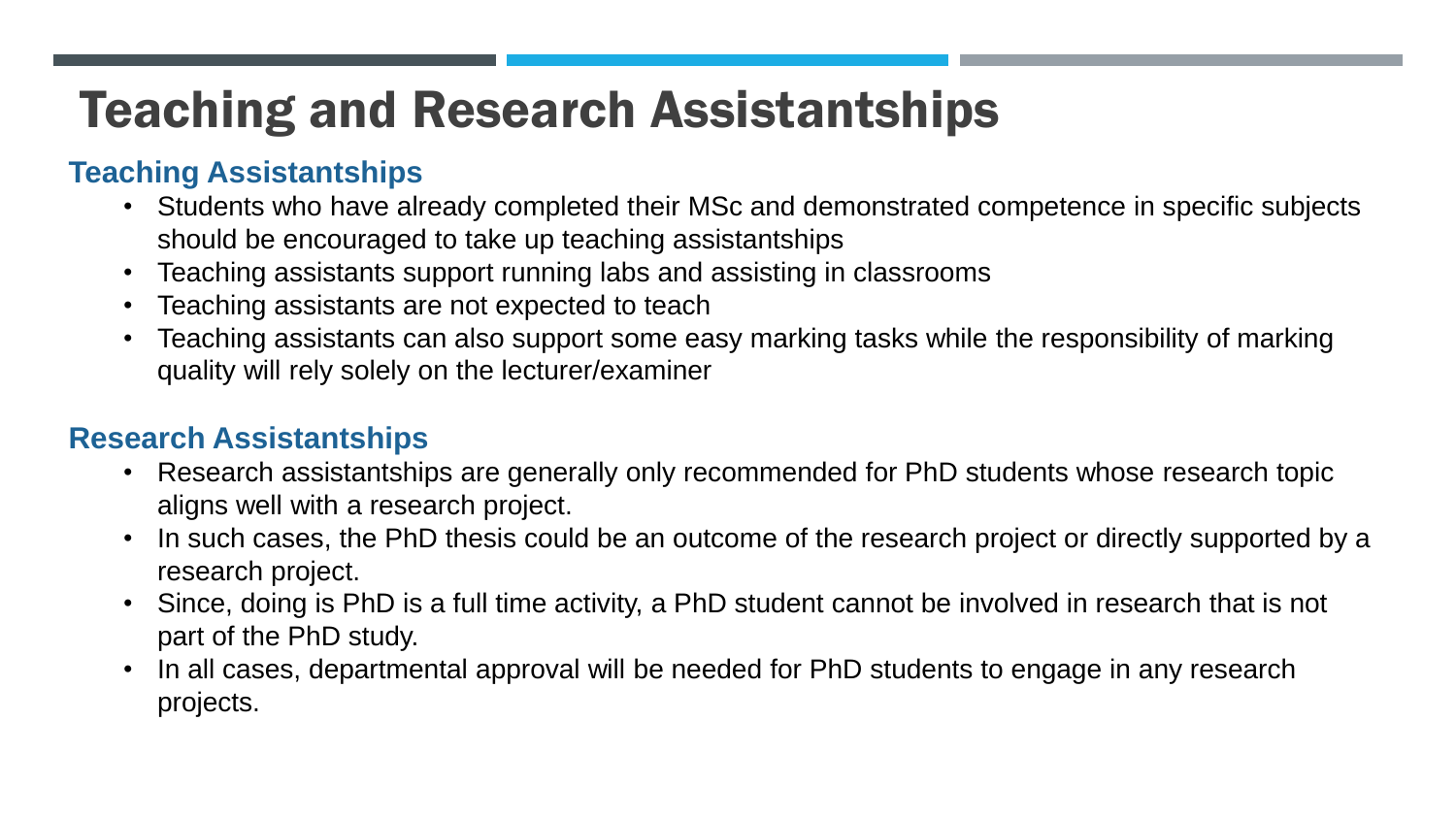## Publications

#### **Policy on publications**

- All students are actively encouraged in publishing their research
- PhD students will be expected to publish their papers in established conferences and journals in their respective fields.
- Annual Science Workshop:
	- The University will run an annual science workshop
	- The workshop will be annual event to celebrate the achievements of its staff and students
	- All research students will be required to present their work in Annual Science workshop that showcases research to businesses, government and other academics

#### **Mentoring scheme and Annual Science Workshop**

- All students submitting posters or papers to the annual science workshop will be assigned an academic mentor
- The mentor will assist the student in improving the quality of the submitted paper
- Annual classes on paper writing will be provided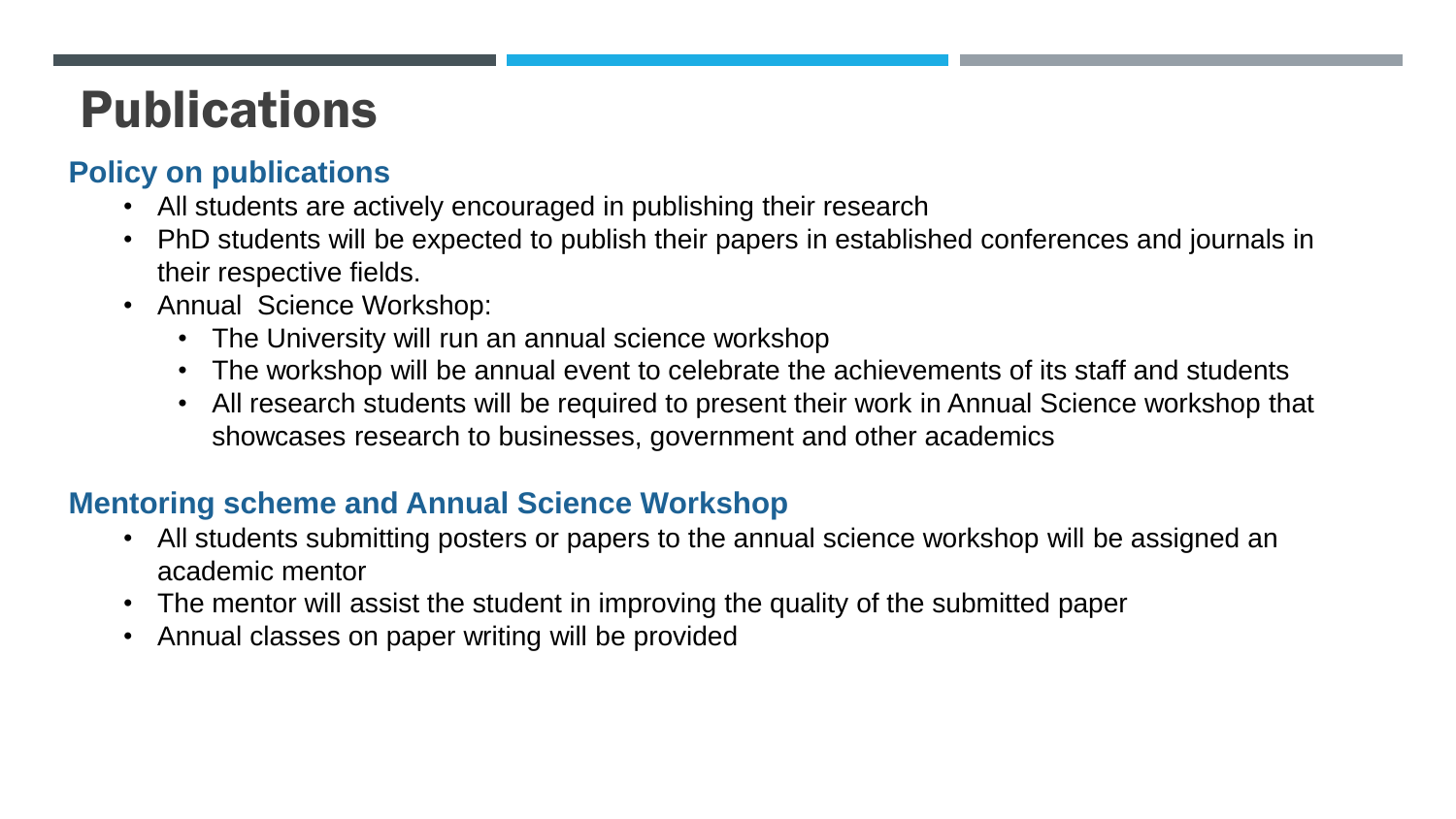# Networking

- The University recognises that modern research is very collaborative
- Collaboration is key for multidisciplinary and interdisciplinary research
- An open environment of idea sharing is essential to generate new research ideas
- Supervisors will be expected to link their students with collaborators both nationally and globally
- The University will conduct regular networking workshops on focussed interdisciplinary themes with the aim of generating grant applications or responding specific call for proposals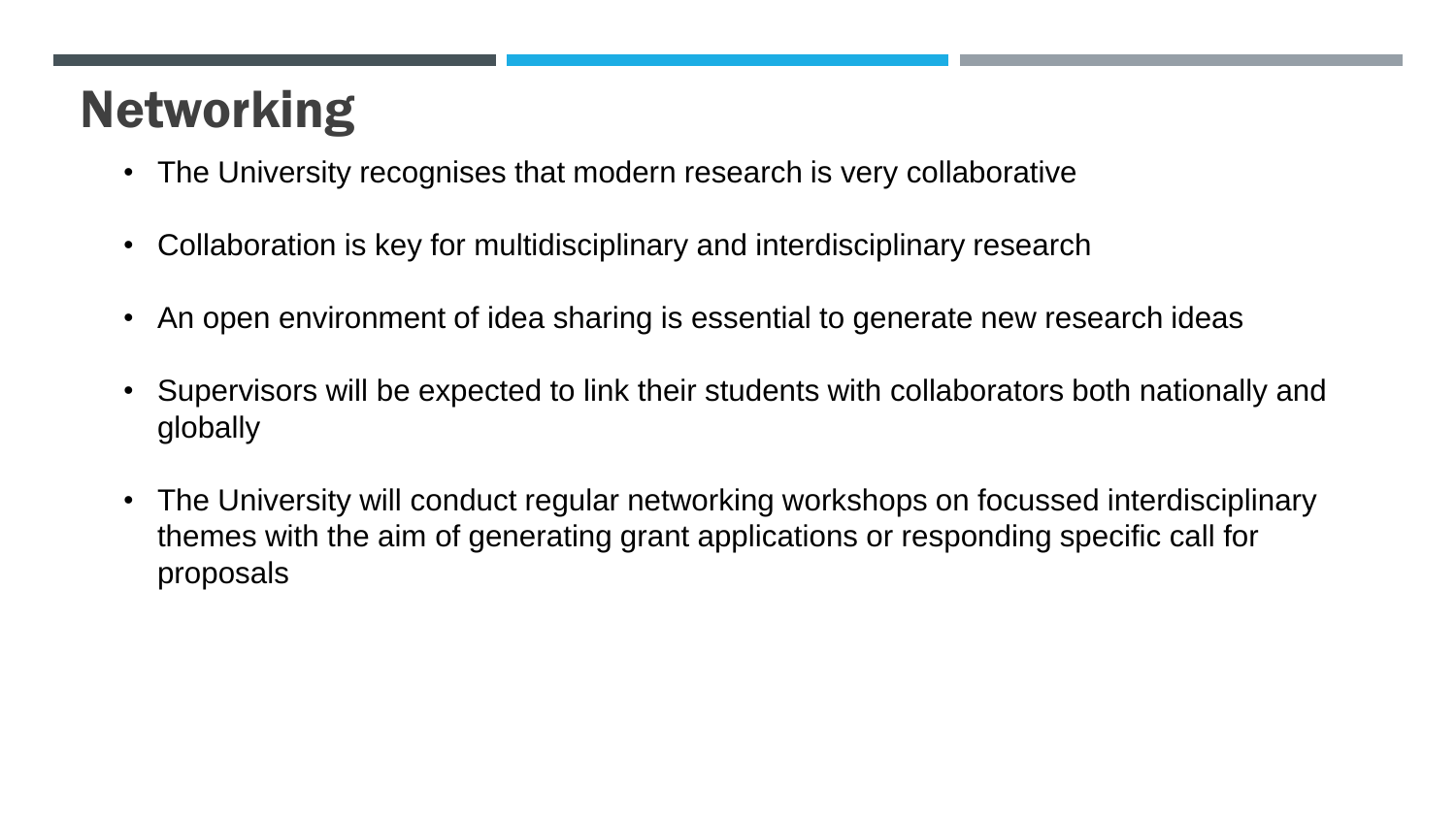### Seminars and conference

#### **Seminars**

- Students and faculty are expected to attend and present in seminars
- Each department will run a regular seminar series

#### **Conference**

- All PhD students are expected to attend at least one conference to present their research during their PhD
- The University will need to provide funding pool for staff/student to present their work

#### **Summer School**

- All PhD students are highly encouraged to attend summer/winter schools in their respective discipline as most of these are now available online
- The University will need to provide funding for students to attend such schools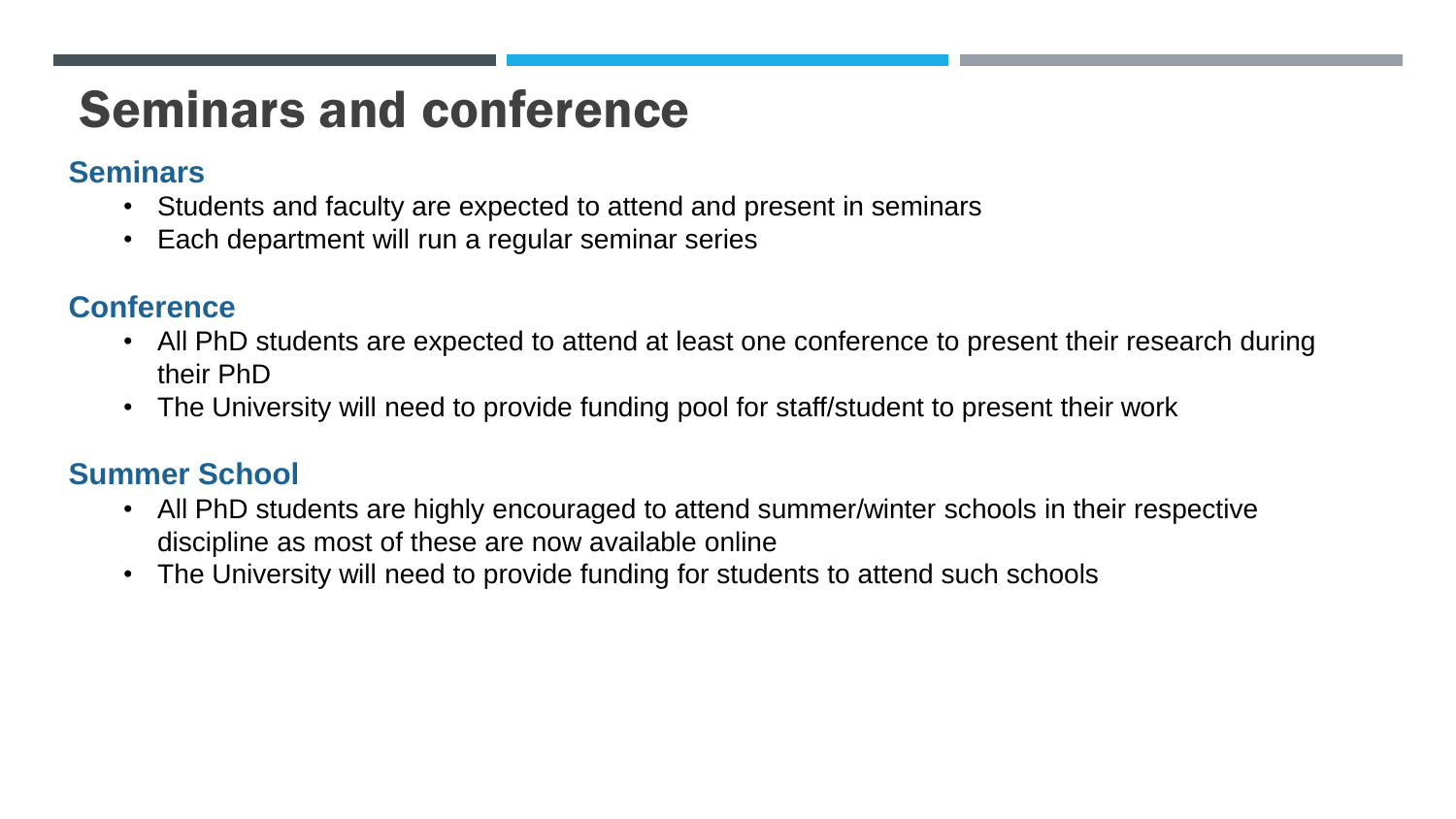# Nomination of External Examiner

#### **Procedure for nominating external examiner**

- For research degrees, to maintain high research standards, it is critical to nominate external examiners that have substantial research experience and are leaders in their respective fields
- For this reason, the university will need to follow strict procedures for nominating external examiners
- Steps:
	- External examiners will be initially proposed by the Supervisor at least 3 months prior to thesis submission
	- Nominated external examiner will be vetted by a University Graduate Research Committee to ensure that the examiner meets the University requirements
	- The supervisor will contact the examiner to ensure that the examiner is willing to conduct the examination within a specified time limit
	- The University will contact the external examiner to initiate an external examiner form
	- Once the form is signed, the thesis will be sent to the external examiner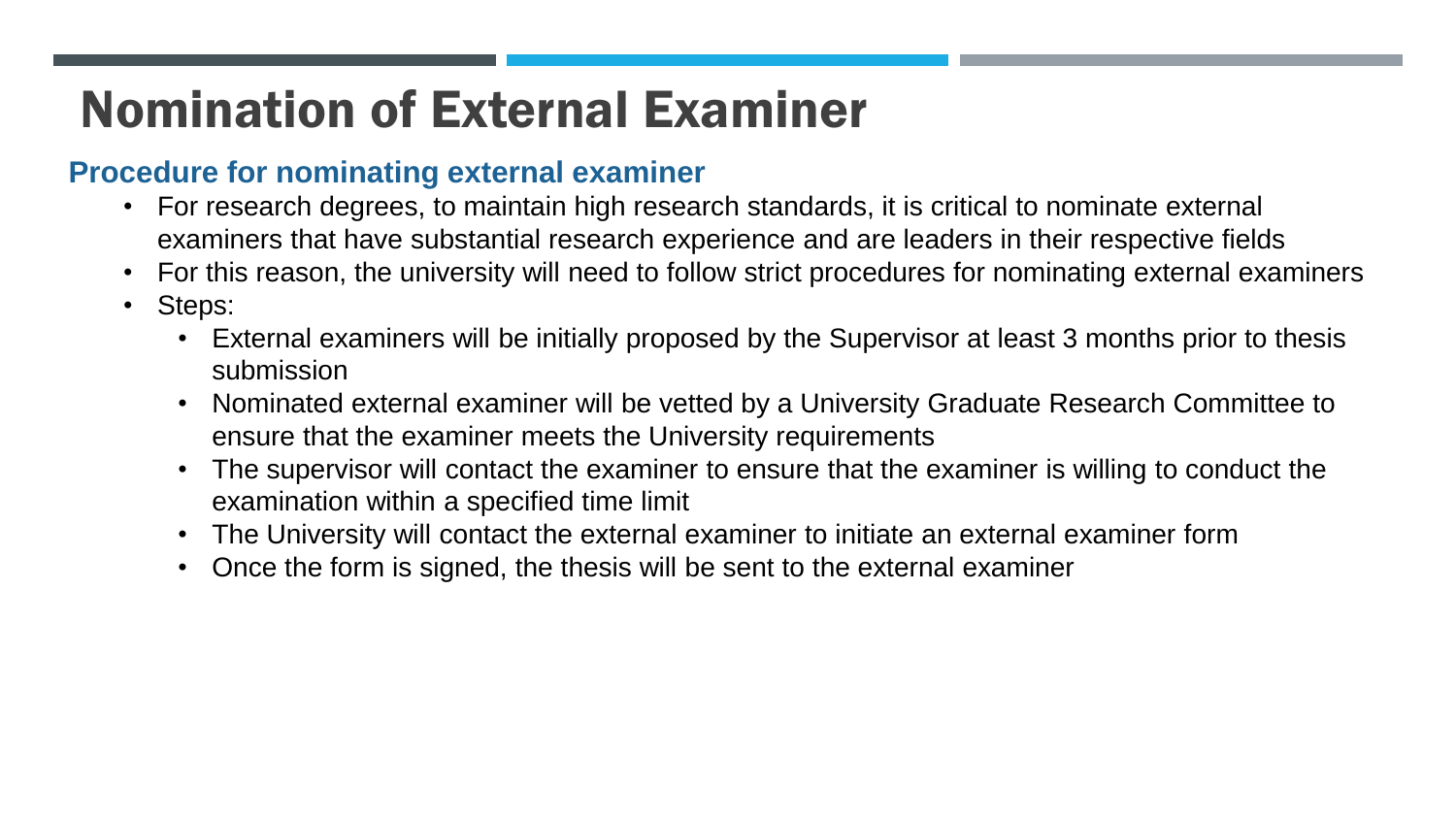# Career paths and training

#### **Career path beyond a PhD**

- The purpose of a PhD program is not just to complete a PhD thesis but also to produce an independent researcher with a diverse set of skills that include:
	- good communication
	- ability to mentor others
	- team working
	- paper writing
	- teaching and course design
	- networking with others in the field
	- leadership in research and teaching
	- organising and running seminars
	- organising and running workshops
	- working with companies
	- grant writing
- To achieve the above objectives the University must take a holistic approach and put together structures and targeted activities to enable this transition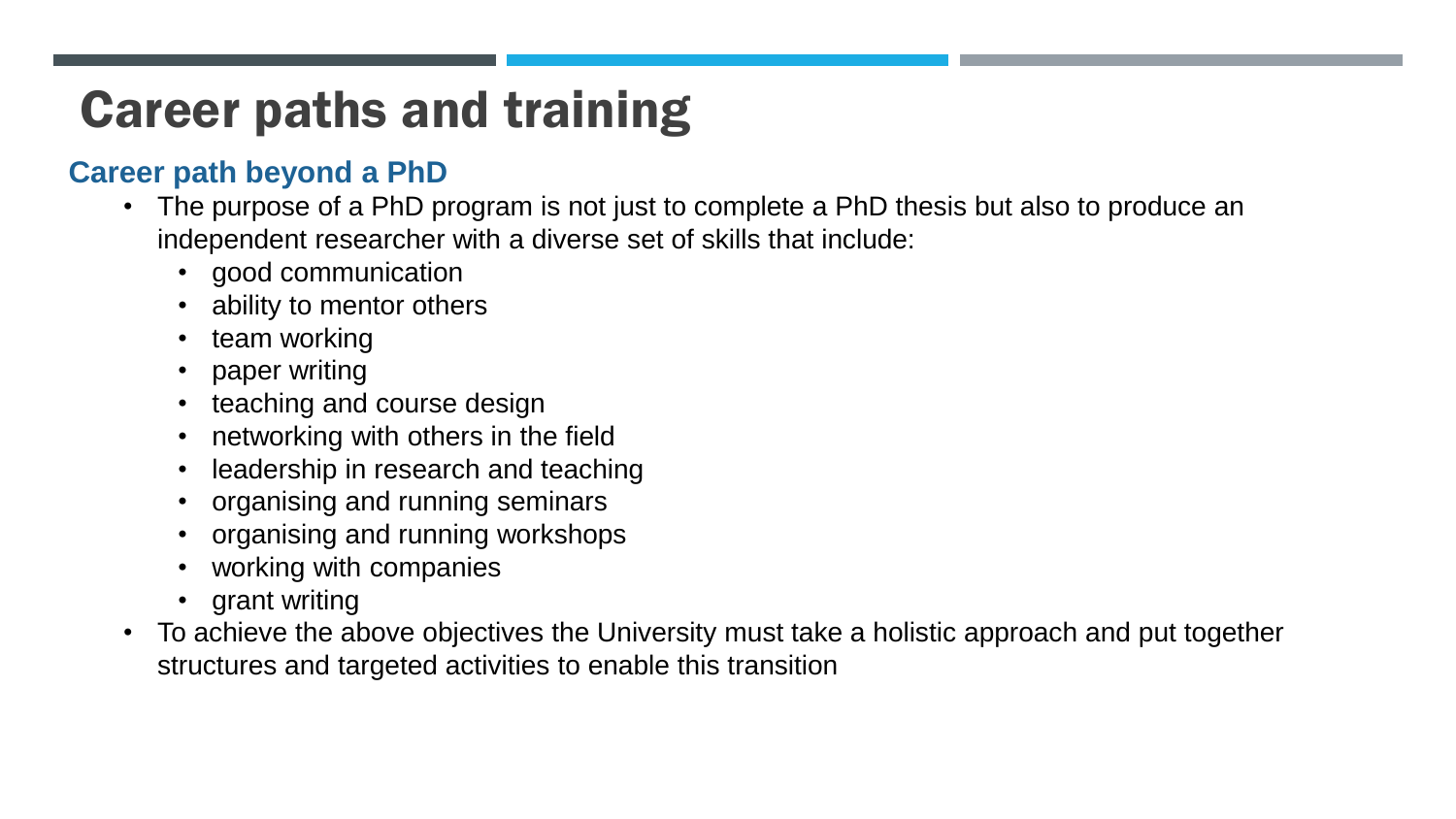# Career paths and training

#### **Career path beyond a PhD**

- All PhD students will be expected and encouraged to:
	- do regular seminar presentations within their department, other departments and within the community
	- work as TAs
	- assist in course design
	- mentor other PhDs
	- openly communicate new ideas in seminars and group meetings
	- organise internal seminars
	- organise or assist in organising workshops
	- engage in industrial/commercial projects where appropriate
	- initiate grant writing in the final year of PhD
- It will be the responsibility of the supervisor to actively mentor, connect and enable the PhD student towards achieving the above.